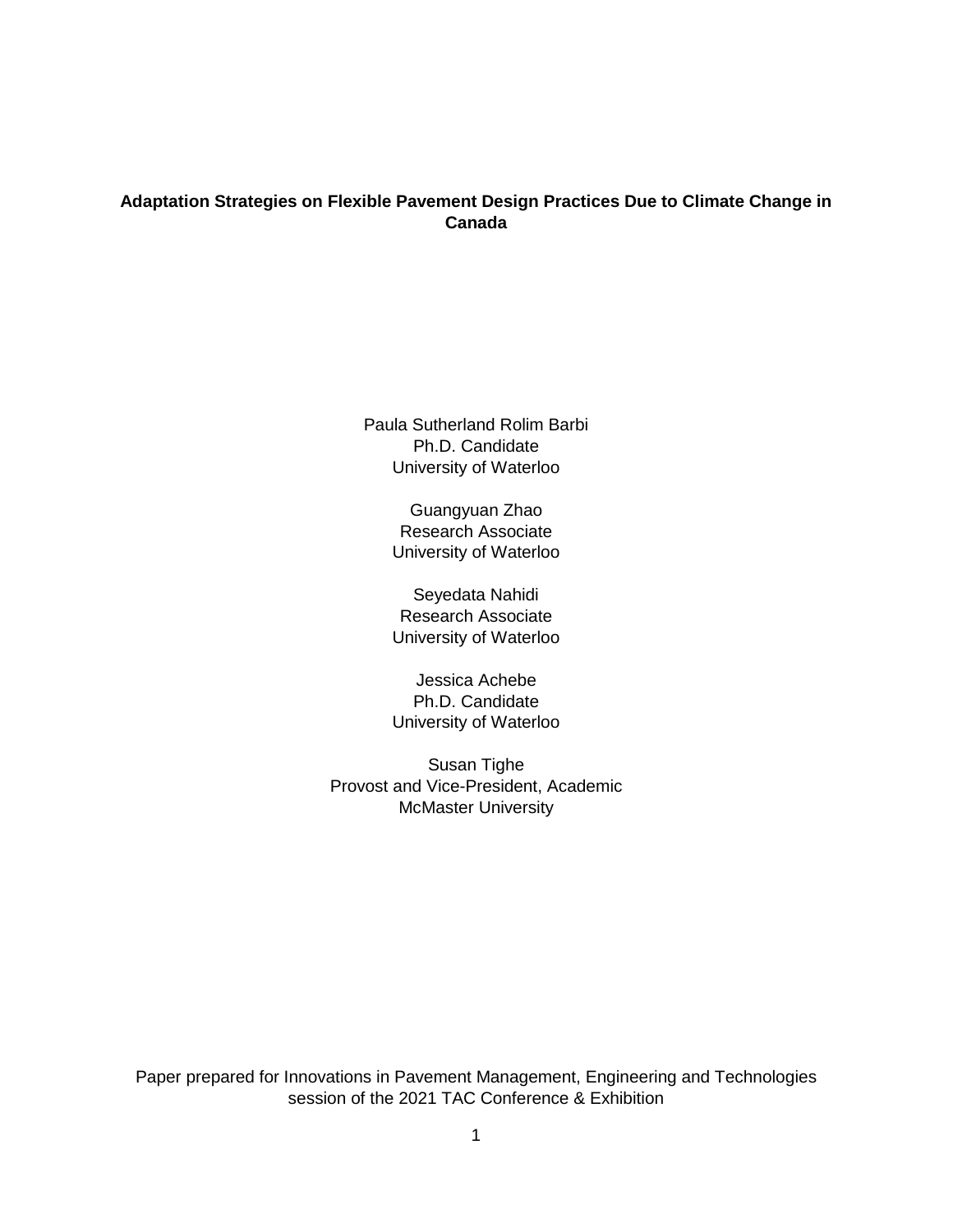# **Abstract**

It has been shown that Canada's climate is warming at more than double the global rate [1], therefore, Canadian road infrastructure could be at risk if adaptation strategies are neglected. Key climatic parameters that govern the design and performance of flexible pavement may alter in the future, leading to different climatic loads on road structures, which in turn may result in reduced performance and shortened service life. To that end, this research aims to propose a methodology for the incorporation of climatic projected changes in the design of flexible pavement in Canada. To reach this goal, first, climate change projections over Canada will be evaluated and limitations of existing climatic data used for pavement structural design will be assessed; second, the impacts of climate change on pavement performance will be further discussed, followed by the introduction of a methodology to incorporate climate change predictions in pavement structural design; lastly, an example will be performed to illustrate the incorporation of the climate change parameters in the design procedure of AASHTO 93. The climatic inputs to be evaluated are temperature, precipitation, permafrost thawing, and freezethaw cycles. This study aims not only to provide guidelines for flexible pavement design but also to raise public awareness by engaging government and stakeholders across the country.

# **Introduction**

The 2019 Climate Change Report – CCCR2019 developed by the Government of Canada shows that Canada's climate is warming at more than double the global rate [1]. It is anticipated that heat waves will occur more often and last longer and that the potential rutting will increase with higher extreme in-service pavement temperatures [2]. Extreme precipitation events in many regions are more severe and frequent, which will lead to flood damage. At the same time, road structures will freeze later but thaw sooner with correspondingly shorter freezing periods in the evolving environments.

Road infrastructure is essential to the Canadian economy, as most goods and services are transported primarily by trucks and cars. These roads are highly vulnerable as they were not designed to tackle the changing climate conditions adequately. The concerns related to the changing climate in pavement design and management include reduced performance, loss of serviceability, shortened service life, more frequent maintenance and rehabilitation, higher construction and operation costs, and adverse socio-economic impacts on communities [3], [4], [5]. A comprehensive understanding of the effects of climate change on road infrastructure is, therefore, vital for decision-making that takes climate risks into account and improves adaptive planning.

In Canada, flexible pavement design methods vary in different provinces. In recent years, the Mechanistic-Empirical Pavement Design Guide (MEPDG) is becoming more common, however, the most common design method in Canada is still the 1993 AASHTO Guide for Design of Pavement Structures [5]. In the AASHTO 93 method, the climatic factors are not always used as a direct design input, however, the consideration of the climatic factors could be incorporated when selecting design inputs related to pavement materials and performance criteria. To that end, this research aims to propose a methodology for the incorporation of climatic projected changes in the design of flexible pavement in Canada. This methodology can be used as a guide for pavement designers in Canada to consider climate change in their practices.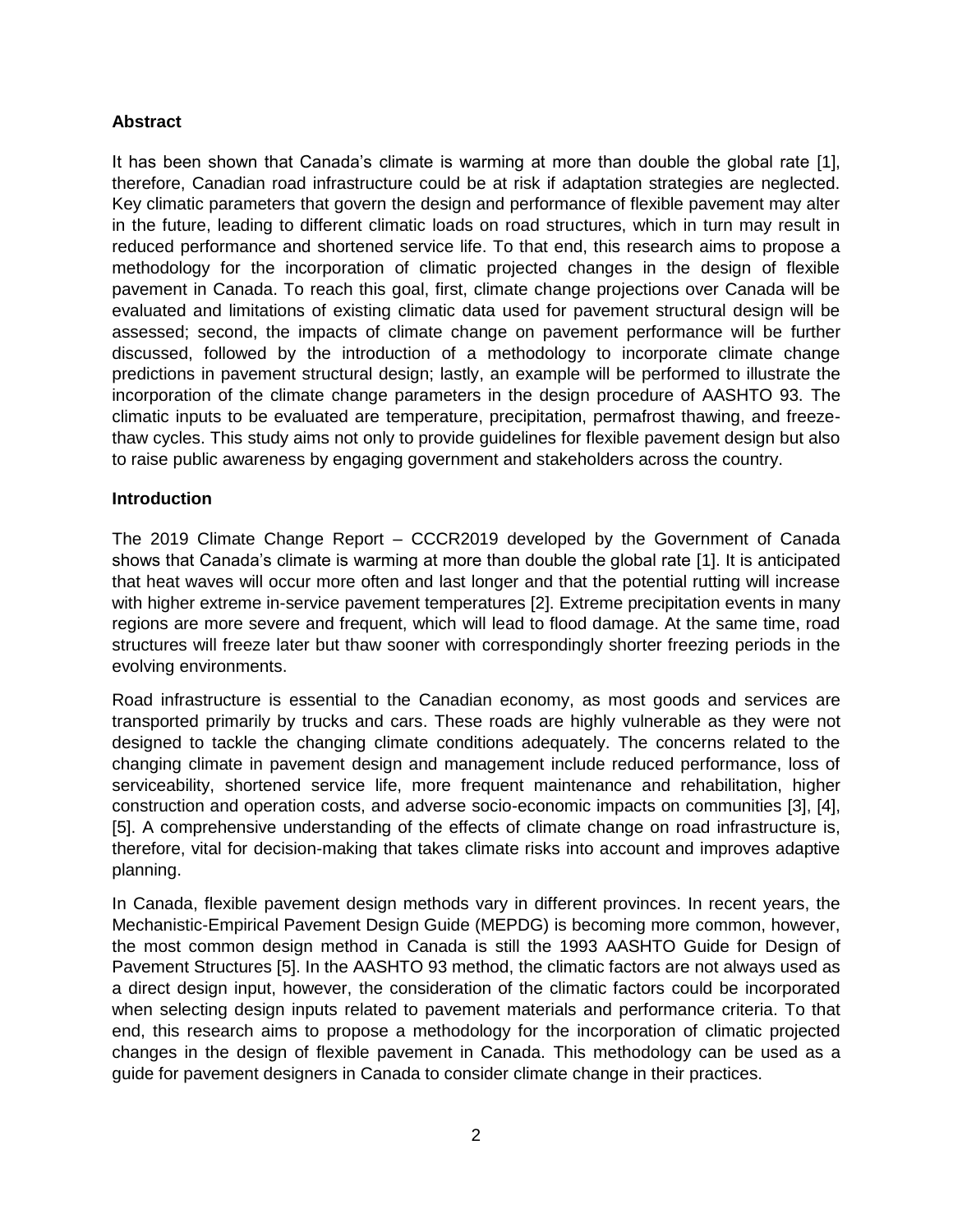## **Climate Projections in Canada**

## *Temperature*

In 2019, a detailed report concerning the temperature changes in Canada was published by Environment and Climate Change Canada. This report presented several crucial facts which later could affect the life cycle of the infrastructures and specifically pavements and roads. Based on this report, by analyzing the temperature data between 1948 to 2019, it can be concluded that the annual average temperature increased by 1.7ºC.

It was also reported that the average spring and autumn temperature increased by 1.7ºC from 1948 to 2019. Moreover, throughout the very same timeframe, winters got warmer by 3.3ºC. The least change in seasonal average temperature was for summer with 1.4ºC increase. The most changes in regional temperature were recorded in northern provinces and territories such as Yukon, Northwest Territories, and Nunavut. These changes can significantly reduce the thickness of glaciers, increase the sea levels and significantly endanger species [1].

The Government of Canada also developed an online tool with the ability to demonstrate possible scenarios of climate change in Canada. This tool projects twenty-year average changes in three different timeframes: Near term: 2016 to 2035, Mid term: 2046 to 2065, Long term: 2081 to 2100. [Figure 1](#page-2-0) shows the long term projected temperature changes in Canada [1].



Figure 1: Projected Temperature Changes in Canada [1]

<span id="page-2-0"></span>There are three emission scenarios presented in [Figure 1,](#page-2-0) they are the Representative Concentration Pathway (RCP) 2.6, 4.5, and 8.5, in the sources of confidence of  $25<sup>th</sup>$ ,  $50<sup>th</sup>$ , and 75<sup>th</sup> percentiles.

# *Precipitation*

Precipitation is the key component in human society and in development and sustainability of ecosystems. Changes in precipitation due to climate change could immensely impact the human society and ecosystems. Precipitation in Canada varies significantly due to wide-range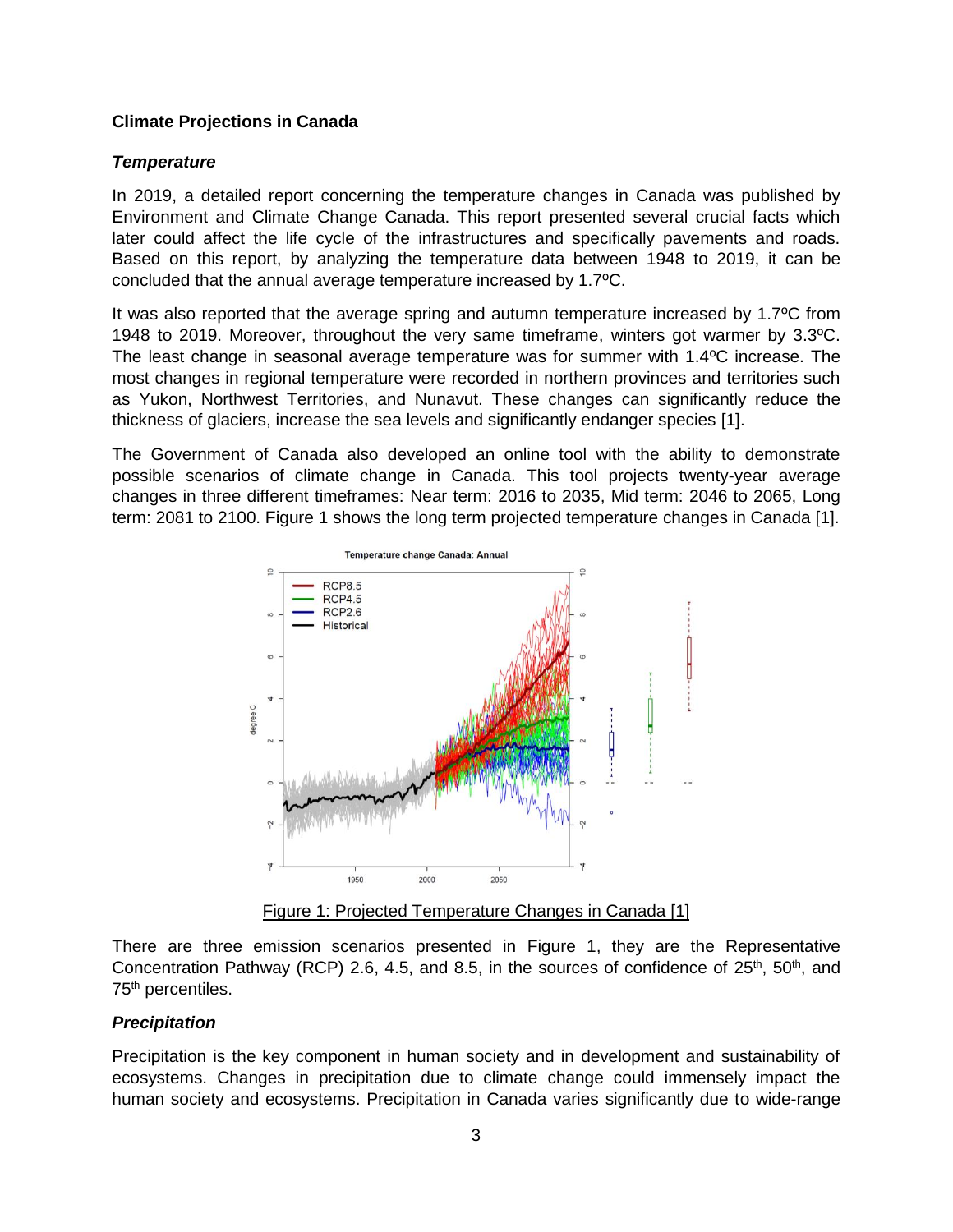of temperature and diverse topography, resulting in annual precipitations that goes from more than 3000 mm to less than 200 mm in some areas [6].

[Figure 2](#page-3-0) presents a forecast of the mean precipitation in Canada under the same emission scenarios RCP2.6, 4.5, and 8.5. Based on historical data (left grey area of the graph), precipitation rate did not fluctuate significantly in the last century. However, under RCP8.5 scenario, a huge increment in precipitation rate is expected, and even in the most optimistic scenario the precipitation rate will increase by 2100.



Figure 2: Projected Precipitation Changes in Canada [1]

<span id="page-3-0"></span>Unlike trends in temperature changes in Canada, precipitation changes are not occurring in a systematic and detectable trend. Days with heavy rain and snow have increased by only 2 to 3 days in sites such as British Columbia, Ontario, and Quebec, and it is not consistent with the global findings [7]. However, since precipitation is highly dependent on temperature, it is believed that when the temperature gets warmer in future, the precipitation trends will be more evident.

# *Permafrost and Freeze-thaw Cycles*

Permafrost can be defined as a soil or rock that stays at or below a temperature of 0°C for a minimum period of two years [8], while an active soil layer is the one that freezes during winter and thaws during summer. Climate warming can lead to increase in soil temperature and this can result in the thickening of the active layers over the permanently frozen layers [9].

Canada's changing climate report [1] informs that the permafrost temperature has increased over the past 3 to 4 decades in Canada, and that regional observations have shown warming rates of about 0.1ºC per decade in the central Mackenzie Valley and 0.3ºC to 0.5ºC per decade in the high Arctic. Such increments might seem modest, however, permafrost temperatures in these regions are already close to zero, therefore, the permafrost layer is highly vulnerable to thawing. Also, seasonal active layer thickness has increased by approximately 10% since 2000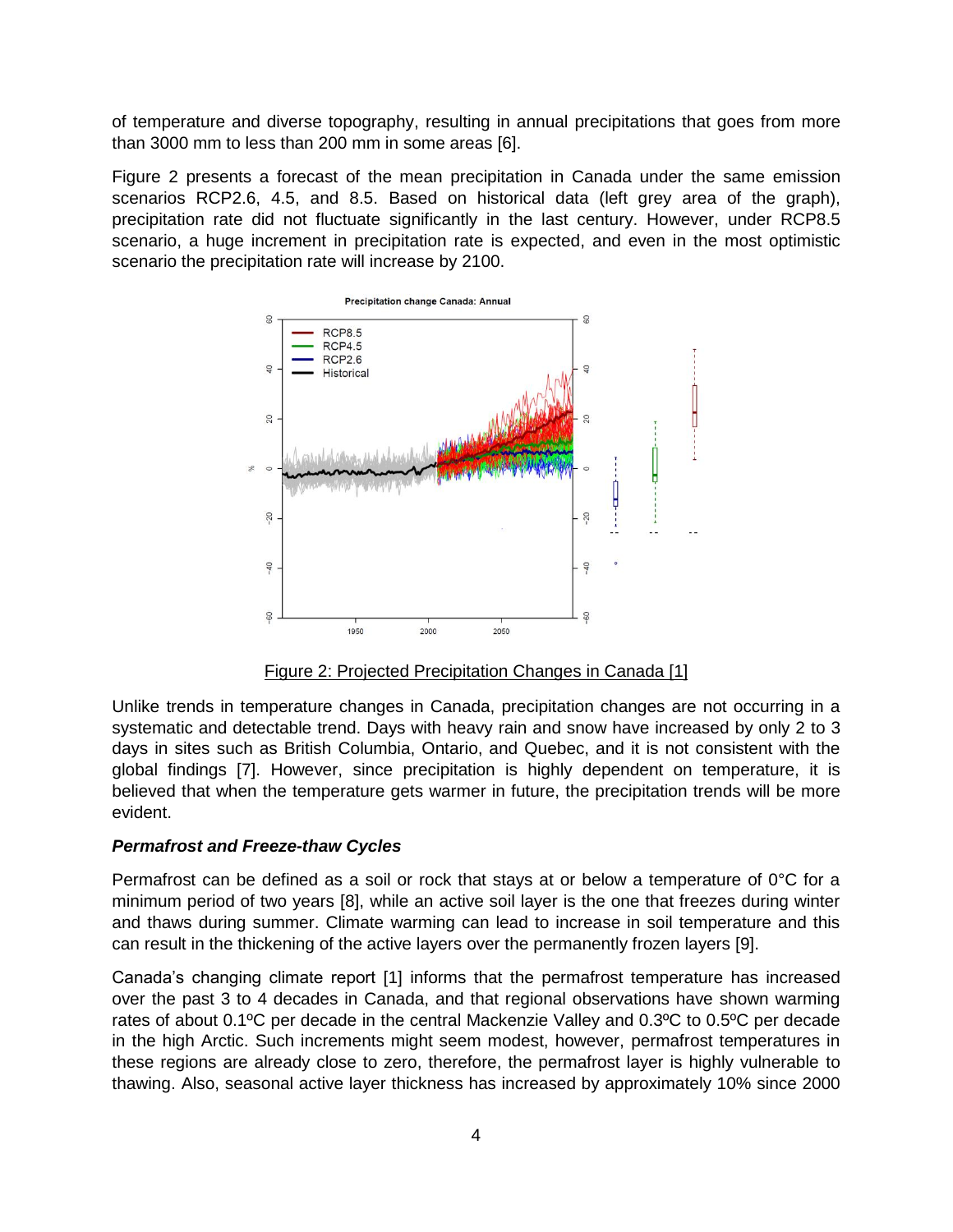in the Mackenzie Valley, making those areas more prone to deformations caused by freezethaw cycling.

The CCCR2019 report [1] also indicates some climate models that project large increments in the surface temperature across permafrost areas in Canada, which could result in a total increase of over  $8^{\circ}$ C in the mean surface temperature by the end of the  $21^{\circ}$ t century. However, while air temperature predictions can be quite accurate, it is challenging to project associated reductions in permafrost extent from climate model simulations, because of unknown soil properties and ice content, and other uncertainties regarding the response of deep layers of permafrost (which can exceed hundreds of meters below surface).

There are several models simulating future reduction in permafrost extent, some being more pessimistic than others. For example, Kettles estimated that permafrost areas in Canada could be reduced by 43% under a 2°C to 5°C warming scenario [10], while Lawrence and Slater predicted that 90% of the near‐surface permafrost in the Northern Hemisphere can disappear in the next 80 years [11]. However, a study developed by Zhang predicts a narrower range of permafrost reduction, from 20.5% to 24.4%, compared to air temperature increase from 2.8 to 7.0°C [12].

With the shortening of the freezing season due to climate change, locations where pavement layers have long frozen periods, such as the discontinuous permafrost areas, will likely suffer with more freezing and thawing cycles, and that might increase frost heave and differential thaw settlement. Another effect of the warming trend is that in southern areas of Canada, it is expected that pavement will suffer less with frost heave since frost penetration depth will decrease due to the shortening of the winter season [13].

#### **Impact of Climate Change on Pavement Performance**

#### *Temperature*

Temperature as one of the most important components of the climate change factors plays a significant role on the performance of the flexible pavement. Higher pavement layer temperature can reduce the stiffness of asphalt materials and interrupt the proper spread of loads [14]. Moreover, increasing temperature due to climate change can accelerate the pavement ageing and development of cracks. Temperature can also indirectly affect the resilient modulus of granular layers and subgrade, since it will dictate when the water embedded in those materials is frozen or not, therefore, the seasonal resilient moduli of unbonded materials can vary according to both temperature and moisture conditions.

# *Precipitation*

The moisture content of the flexible pavements is generally impacted by the precipitation and groundwater. Generally, moisture affects the flexible pavement by reducing the adhesion between binder and aggregates and initiating distresses such as stripping [15], [16]. Also, excessive moisture can cause a perceptible reduction in resilient modulus of unbound and subgrade materials [17]. Since ample moisture reduces the shear strength of the unbound and subgrade materials, it is expected to observe permanent deformation, rutting, and even failure of the flexible pavements under excessive precipitation [18], [19]. Studies also showed that flexible pavements with more fine aggregates are more likely to experience severe moisture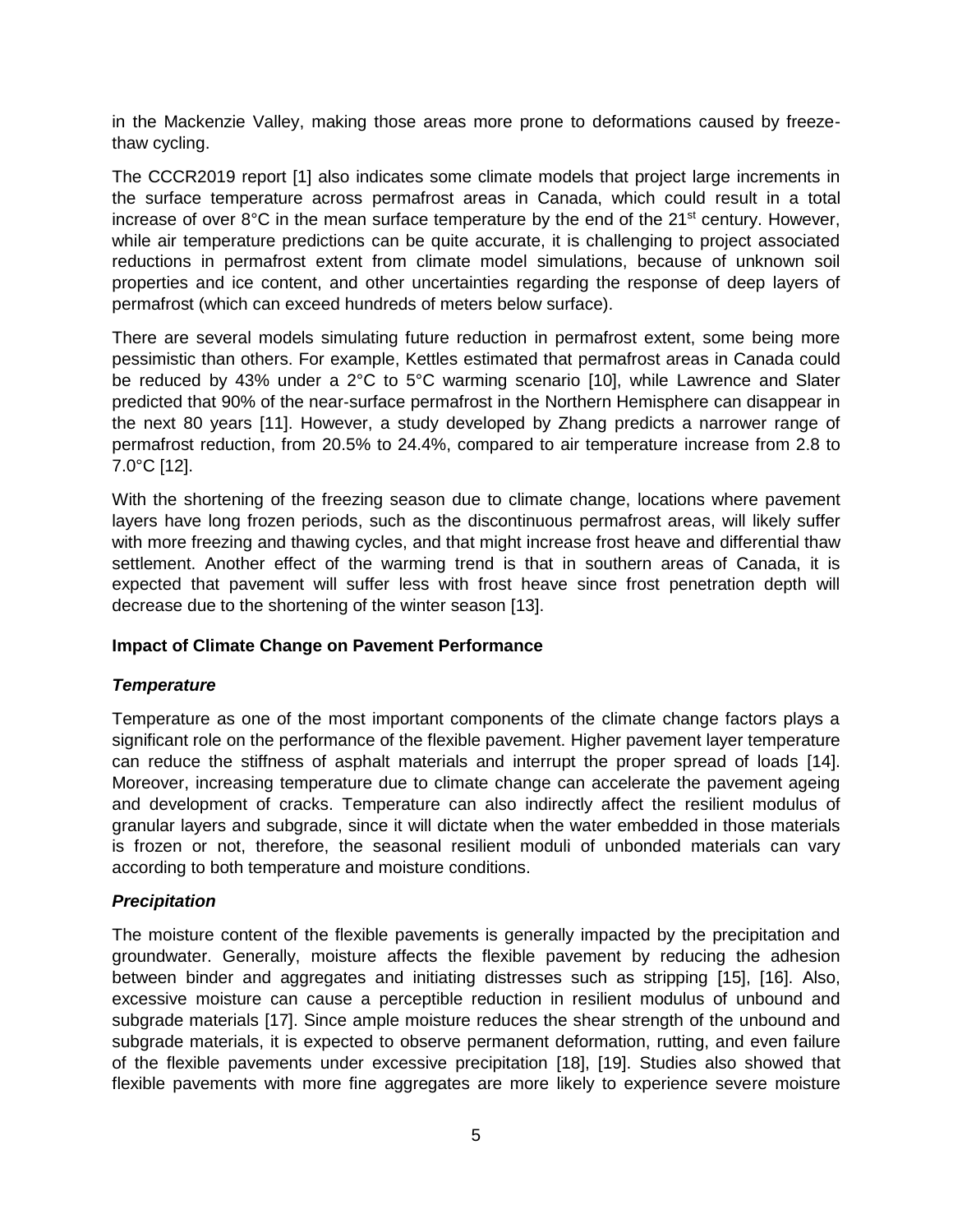damages [17]. In AASHTO 93 design method, some of the variables that can account for the effect of higher soil moisture are the serviceability loss, soil resilient modulus, layer coefficients and drainage.

Some studies have correlated groundwater levels with precipitation and determined that the two variables tend to mirror each other with a delay [20], however, groundwater level trends are difficult to predict, due their complexity within the Canadian landscape and due to human withdrawals. One alternative could be to monitor the available data from provincial wells and look for local trends near the project site.

# *Permafrost and Freeze-thaw Cycles Impacts*

The thawing of previously permanent frozen layers can cause serious damage to pavement structures. Settlement caused by thawing starts with a change in soil volume followed by a subsequent consolidation, in which the loads applied are transferred from the pore water to the soil skeleton. The degree of settlement will highly depend on the type of soil, density, pore water pressure generated and the soil's ability to compress. Subgrades rich in fine particles such as silt and clay, with access to capillary water, will usually present large settlements when loaded [21].

When a pavement reaches freezing conditions, the water trapped in the pavement will naturally freeze and expand. Therefore, heave can be identified as the upward displacement of the soil surface, led by transport processes under the surface as freezing occurs [22]. Certain types of soils can be more prone to heave, for example, silts and clays can produce very prominent heave, while sands and gravels not so much. Another factor that plays an important role is the groundwater table. Higher groundwater table levels can be correlated with greater frost heave damage.

Considering that one of the more severe climate change deterioration mechanisms can be attributed to freeze-thaw (FT) cycles, the increase in this event should be considered when designing and restoring pavements. One FT cycle can be considered as the fluctuation of the pavement's temperature, from above freezing to below freezing and then back to above freezing, and it can degrade the pavement structure through a few mechanisms, explained below.

First, when the weather reaches negative temperatures, the water trapped into the AC cracks and voids can freeze, expanding and damaging the aggregates and binder. This can cause stripping and raveling due to the loss of bond between aggregates in the asphalt concrete layer. Next, when temperature rises to positive, the water will melt and penetrate the unbonded layers. When the cycle starts over, the water that moved to the granular layers or subgrade will freeze again, possibly causing frost heave and depressions when melted.

Because the freeze-thaw cycle weakens the bond between aggregates in the asphalt concrete, it can also induce the asphalt mix to become softer, making it more susceptible to rutting and shoving [23]. Studies showed that the number of FT cycles can decrease the Marshall Stability by 77.4% after 24 days of cycles [24] and they can also cause a drastic decrease in tensile strength ratio when samples were subjected to a repeated number of cycles [25]. For a regular AC mix, rutting can be up to three times higher after 50 cycles of freezing and thawing, however, polymer modified mixes have presented a very positive performance under the FT cycles [26].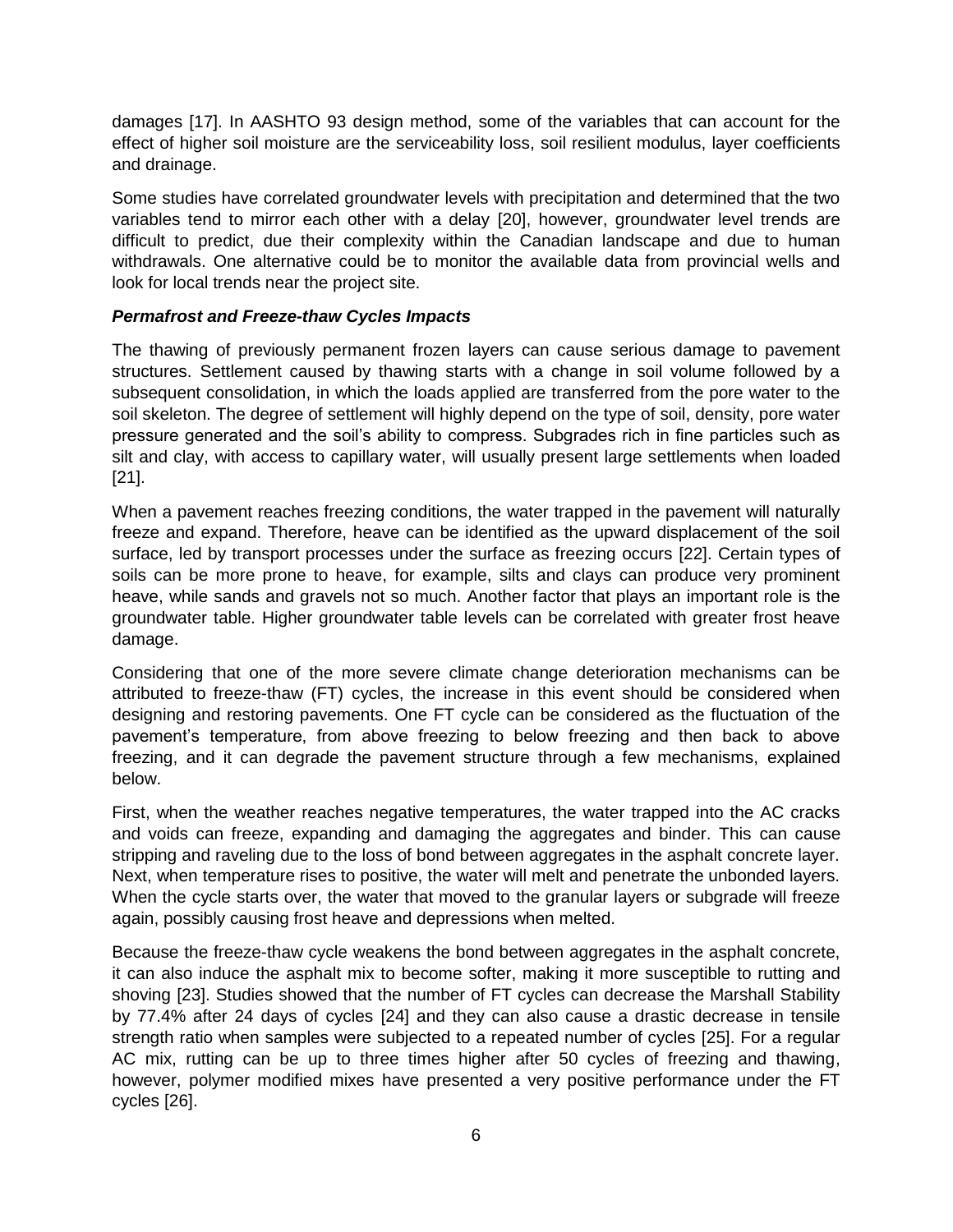Even though there are a variety of studies relating FT cycles and damage mechanisms, there is no closed equation that relates the number of cycles and the decrease in the resilient modulus or any other stiffness measurement. Therefore, it is not yet possible to assertively predict the stiffness loss of asphalt concrete pavements under freezing and thawing cycles yet, since more research must be done in this field.

In AASHTO 93, the climatic region is not a direct structural design factor, but it can be very useful to provide information such as the frequency of the freeze-thaw cycle, the susceptibility of soil swelling, and moisture level from precipitation. With this information, frost heaving and soil swelling may be treated with a better drainage system or reflected in serviceability loss. The climatic region is also helpful in determining the proper pavement materials. For example, the asphalt concrete mix design can be improved by selecting the appropriate binder grade and aggregate source, but this part is not directly contained in the pavement structural design. Lastly, the serviceability loss should account for environmental impacts caused by frost heave and roadbed swelling, therefore, the increase in the number of FT cycles could also be incorporated in this variable.

Designers who follow the AASHTO 93 guide may not be aware that some material properties or pavement characteristics must be reselected or adjusted due to climate change. Without considering the impact of climate change on climate-related design inputs, the pavement may not meet performance expectations, resulting in more frequent maintenance and rehabilitation, early failure, and great economic losses.

# **Incorporation of Climate Change Predictions in Pavement Structural Design**

#### *Drainage Coefficients*

The drainage level is considered in AASHTO 93 by introducing the drainage coefficients  $(m<sub>i</sub>)$  in modifying the layer coefficient for the base and subbase courses and calculating the final Structural Number (SN) value. The  $m_i$  values are a function of the quality of drainage and percent of the time pavement structure is exposed to moisture levels. The percent of time pavement structure is exposed to moisture levels is affected by the average yearly rainfall and the prevailing drainage conditions. The recommended drainage coefficients for flexible pavement are provided in [Table 1.](#page-7-0)

During the design process, it is up to the designers to determine the drainage level. When the impacts of future climate conditions are considered in the drainage design section, the drainage quality assumption must be made first, followed by selecting the exposure to moisture based on the average yearly rainfall and assumed prevailing drainage conditions [27].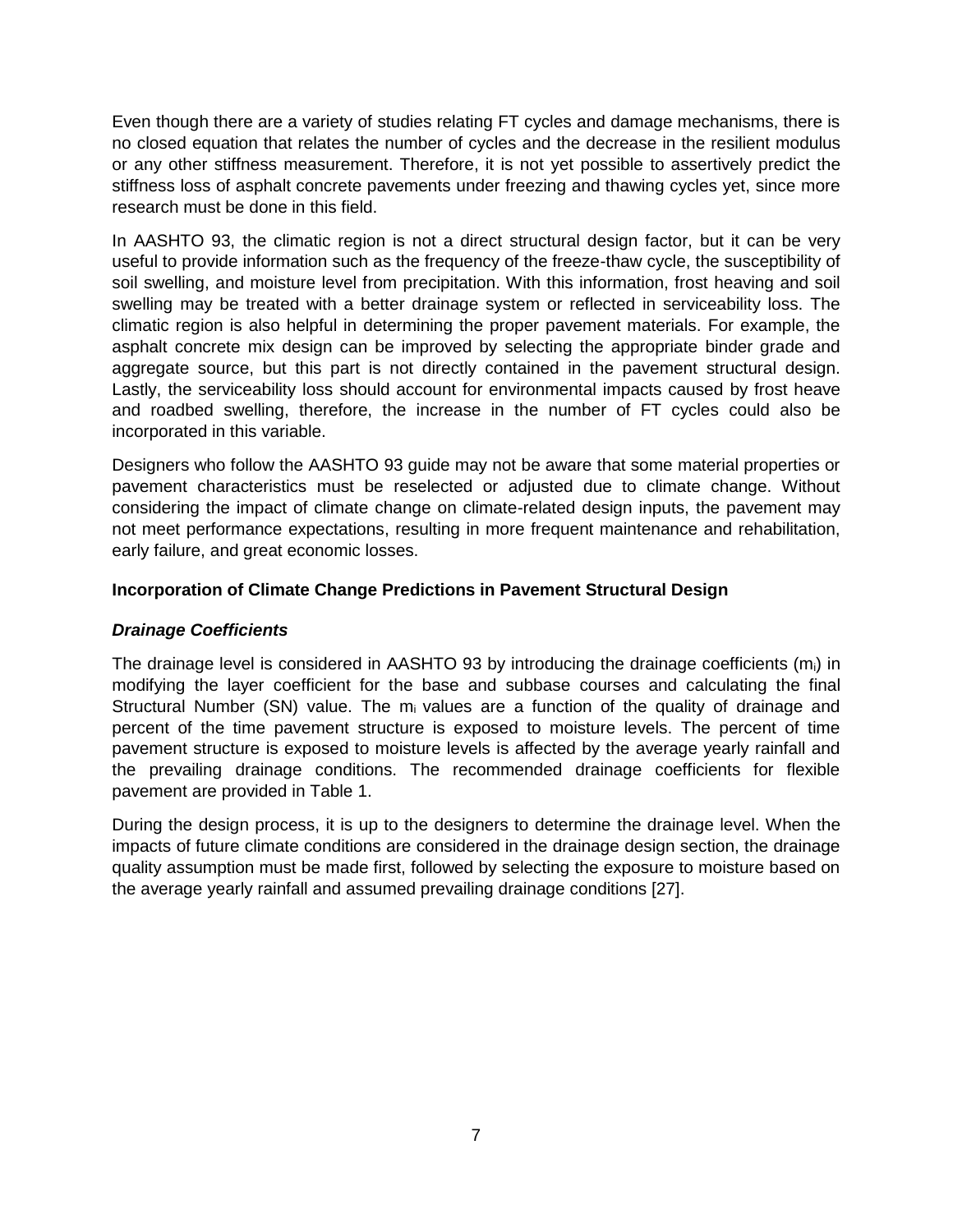|                                      | <b>Percent of Time Pavement Structure is Exposed</b><br>to Moisture Levels Approaching Saturation |               |               |      |  |  |  |
|--------------------------------------|---------------------------------------------------------------------------------------------------|---------------|---------------|------|--|--|--|
| <b>Quality of</b><br><b>Drainage</b> | $5 - 25%$<br>$< 1\%$<br>$1 - 5%$<br>>25%                                                          |               |               |      |  |  |  |
| Excellent                            | 1.40-1.35                                                                                         | 1.35-1.30     | 1.30-1.20     | 1.20 |  |  |  |
| Good                                 | $1.35 - 1.25$                                                                                     | $1.25 - 1.15$ | 1.15-1.00     | 1.00 |  |  |  |
| Fair                                 | $1.25 - 1.15$                                                                                     | $1.15 - 1.05$ | 1.00-0.80     | 0.80 |  |  |  |
| Poor                                 | $1.15 - 1.05$                                                                                     | 1.05-0.80     | $0.80 - 0.60$ | 0.60 |  |  |  |
| Very Poor                            | 1.05-0.95                                                                                         | $0.95 - 0.75$ | $0.75 - 0.40$ | 0.40 |  |  |  |

<span id="page-7-0"></span>Table 1: Recommended Drainage Coefficients  $(m<sub>i</sub>)$  for Flexible Pavements [5]

#### *Soil Resilient Modulus*

One of the common methods to evaluate the stiffness of the unbound pavement materials is the resilient modulus (MR). The Federal Highway Administration (FHWA) defines this factor as "*the ratio of the applied cyclic stress to the recoverable (elastic) strain after many cycles of repeated loading*". Besides direct laboratory tests, the  $M_R$  value can be derived from various methods and techniques, such as the R-value and CBR [5]. AASHTO 93 considers the seasonal effects on the resilient modulus through relative damage as presented in [Equation 1.](#page-7-1)

<span id="page-7-1"></span>
$$
u_f = 1.18 * 10^8 * M_R^{-2.32}
$$
 Equation 1

In which,  $u_f$  is the relative damage for a given modulus and  $M_R$  is the resilient modulus for a time period. Relative damages per month or per season can be yearly averaged and reconverted to  $M_R$  to produce the effective resilient modulus of a subgrade. This effective resilient modulus will then be used as an input for the pavement design.

Climate change can influence the soil resilient modulus through two main mechanisms: first, the warming temperatures due to climate change will shorten frozen periods. Secondly, the thawing phase can be more severe since the increase in precipitation levels could enhance soil saturation and decrease soil resistance. Therefore, when computing relative damage,  $u_f$ , the monthly or seasonally resilient modulus needs to be carefully estimated.

The groundwater table depth can vary significantly due to pumping of wells, evapotranspiration, and rainfall [28]. Monitoring wells are present all over Canada, for example, information on various collecting points can be found in the Provincial Groundwater Monitoring Network (PGMN) program, available at the Government of Ontario website. Mass volume parameters also play a decisive role in the modulus of a soil. The initial degree of saturation,  $S_{opt}$ , optimum volumetric water content,  $\theta_{opt}$ , and saturated volumetric water content,  $\theta_{sat}$  can be either obtained by direct laboratory tests, or through the gradation and engineering index properties.

The degree of soil moisture can also be called degree of saturation. During construction, the degree of saturation is usually under optimum conditions, however after some time, the degree of saturation tends to reach an equilibrium. This equilibrium degree of saturations is highly influenced by the groundwater table depth,  $y_{GWT}$ , and the soil-water characteristic curve, SWCC.

Depending on the temperature and moisture conditions, the soil can have degrees of saturation different than the equilibrium state, however, the soil will always tend to go back to equilibrium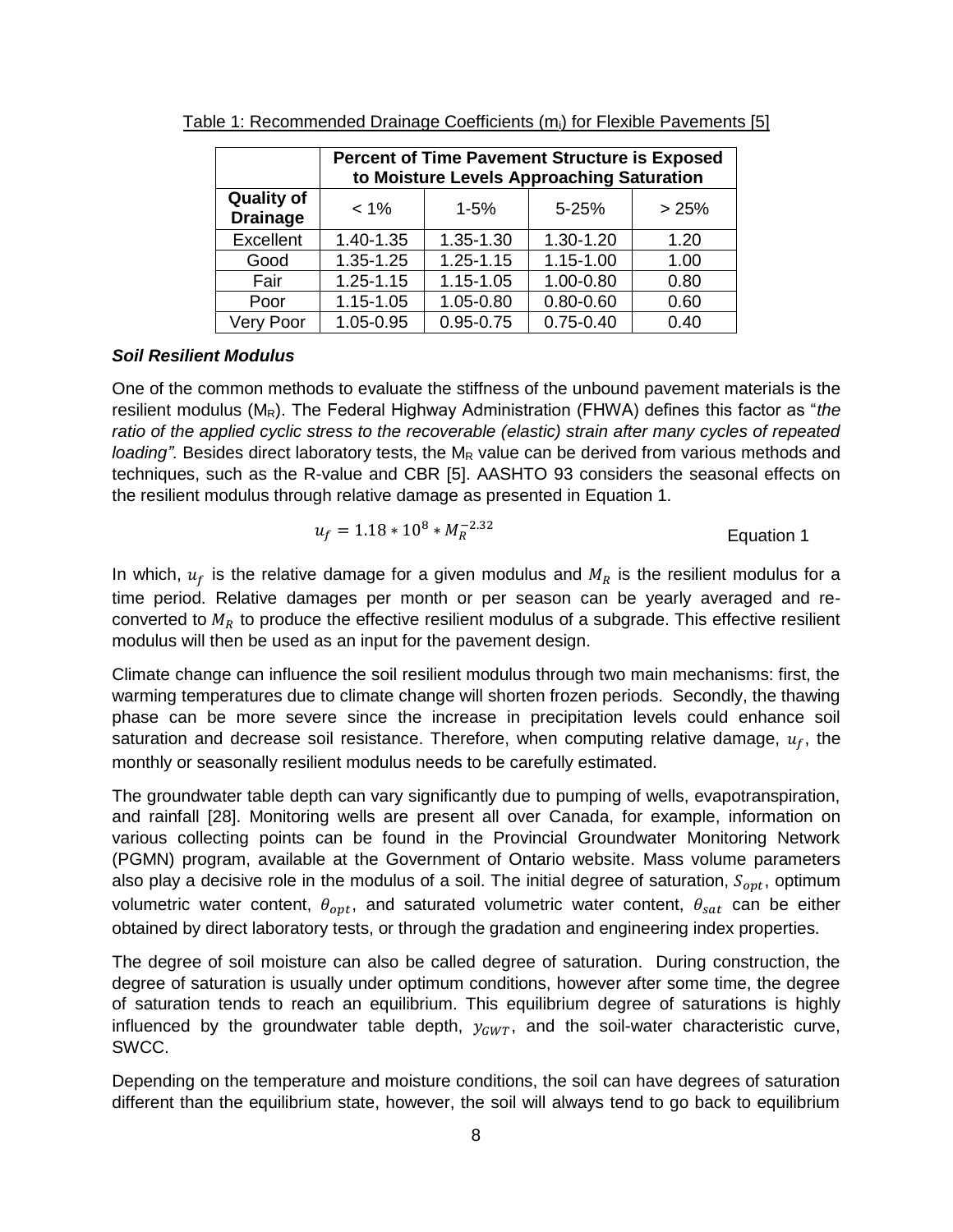with time, running cycles throughout the year seasons. The resilient modulus can be expressed as a function of soil saturation, according to [Equation 2](#page-8-0) [27]:

<span id="page-8-0"></span>
$$
log \frac{M_R}{M_{R_{opt}}} = a + \frac{b - a}{1 + EXP\left(ln \frac{-b}{a} + k_m * (S - S_{opt})\right)}
$$
 Equation 2

In which,  $\frac{M_R}{M}$  $\frac{m_R}{M_{R_{opt}}}$  is the Resilient modulus ratio;  $M_R$  is the resilient modulus at a given time and  $M_{R_{opt}}$  is the resilient modulus at a reference condition;  $a$  is the minimum of  $log \frac{M_R}{M_{R_{opt}}}$ ;  $b$  is the maximum of  $log \frac{M_R}{M_{R_{opt}}}$ ;  $k_m$  is the regression parameter;  $S-S_{opt}$  is the variation in degree of saturation expressed in decimal. The values of  $a, b$ , and  $k<sub>m</sub>$  varies for coarse-grained and finegrained materials.

A good strategy, previously introduced by MEPDG, is to consider what stage the material is at, if it is frozen, thawing, or natural unfrozen. The frozen condition applies when the soil is under zero or negative temperatures, and the material will present high resilient modulus under this stage. Thawing conditions apply as soon as the temperature reaches positive values, and this period can be marked by the lowest modulus due to the high levels of saturation. After thawing started, the soil will gradually regain resistance. Finally, when the soil is completely recovered, it will enter an equilibrium stage, which can be called natural unfrozen.

Therefore, if the optimum resilient modulus  $M_{R_{opt}}$  is known, as well as the optimum degree of saturation, the moisture levels and temperature predictions under climate change conditions can be used to calculate the resilient modulus per month, or season. Then, the yearly average can be estimated through [Equation 1.](#page-7-1) This simple strategy can be a good way to incorporate climate change predictions into the soil resilient modulus computation.

The same strategy can be used to estimate the yearly average resilient modulus of the base and sub-base layers. In this case, the fitting parameters  $a, b$  and  $k_m$  must be adjusted for coarse-grained materials before being inputted into [Equation 2.](#page-8-0)

# *Layer Coefficient*

Pavement layer coefficients are usually based on traditional materials coefficients, or more preferably derived from engineering values using correlation charts. AASHTO 93 recommends the asphalt concrete modulus to be measured at 20℃. This recommendation raises two main concerns: first, 20℃ may not represent the average asphalt concrete temperature through the year in many locations. Second, it is not known how much damage extreme temperature variations can cause to a pavement when accumulated over a long period of time.

Since temperature can vary significantly during a year, hot summer days could result in pavements measuring more than 60℃. In such days, the asphalt concrete modulus will be significantly diminished, and the damage caused can be of noted importance when accumulated over time.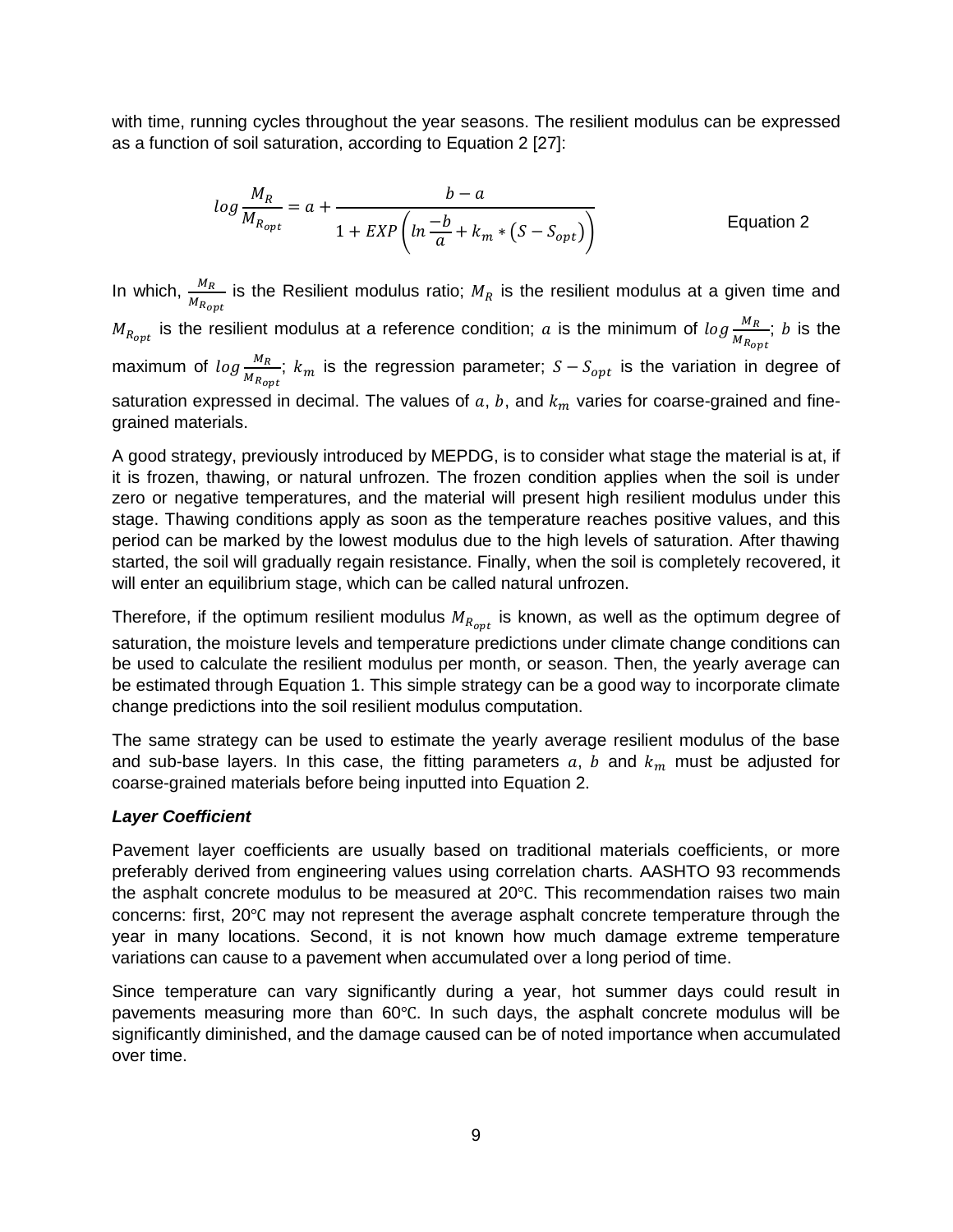Two main strategies can be adopted when considering the influence of temperature warming due to climate change on asphalt modulus. The first strategy is to adjust the temperature according to climate change predictions for each region in Canada and pick the structural layer coefficient accordingly. The second strategy is to calculate the damage occurred over discrete short periods of time, considering the corresponding temperature and modulus at each stage, and adjust the pavement layer's thicknesses in case the damage limits are surpassed.

For unbonded granular layers, the structural coefficient is determined by charts. In this case, the resilient modulus can also be an input to find the structural coefficient. Therefore, the same procedure used to estimate the resilient modulus variation of soils due to temperature and moisture can be applied for the base and sub-base.

## *Temperature Through Layers*

A model that accurately predicts the temperature of the pavement layers along the year is crucial for determining the materials modulus at each state. One of the very effective ways to estimate temperature profile on pavements is through the finite control volume method. The main inputs for this model are climatic data (air temperature and wind speed), meteorological data (solar radiation), and pavement surface radiation properties (albedo, emissivity, and absorption coefficients) [29].

One of the tools that can be used to estimate the temperature profile of pavements is the software TEMPS, that is, Temperature Estimate Model for Pavement Structures. This software uses the Finite Control Volume Method (FCVM) to forecast hourly temperatures at any depth in a pavement structure [30]. Climatic data such as the hourly solar radiation and monthly surface albedo can be downloaded from the National Solar Radiation Database (NSRDB) or Environment Canada.

#### *Case Study*

In this section an example will be presented to show how to incorporate climate change predictions into pavement design parameters.

#### Case Study Site and Design Parameters:

The study site is located at the provincial Highway 17 northwest of Pembroke, near the border of Ontario and Quebec. This section, indexed as 87-0901, was monitored by Long-term Pavement Performance (LTPP) Program of Federal Highway Administration (FHWA). The site was chosen considering that the section sits at the wet and freeze climatic zone and has well recorded pavement construction, structure, and performance information.

Basic project information is summarized in [Table 2](#page-10-0) retrieved from the LTPP database. Some design parameters were assumed based on common design practices, including the reliability level, combined standard error, and the drainage coefficient for asphalt surface layer. The design ESALs were calculated from traffic data computed by LTPP traffic module. Moreover, an effective subgrade resilient modulus  $M_R$  of 40.16 MPa was estimated based on other projects in the vicinity, and considering that the groundwater table depth was at 1m below the surface.

PAVEXpress is used in this study as it follows the AASHTO 93 design guide and provides a convenient user interface. The design parameters listed in [Table 2](#page-10-0) were used as inputs in the PAVEXpress calculation, resulting in the layer thickness of 152 mm, 228.6 mm and 660.4 mm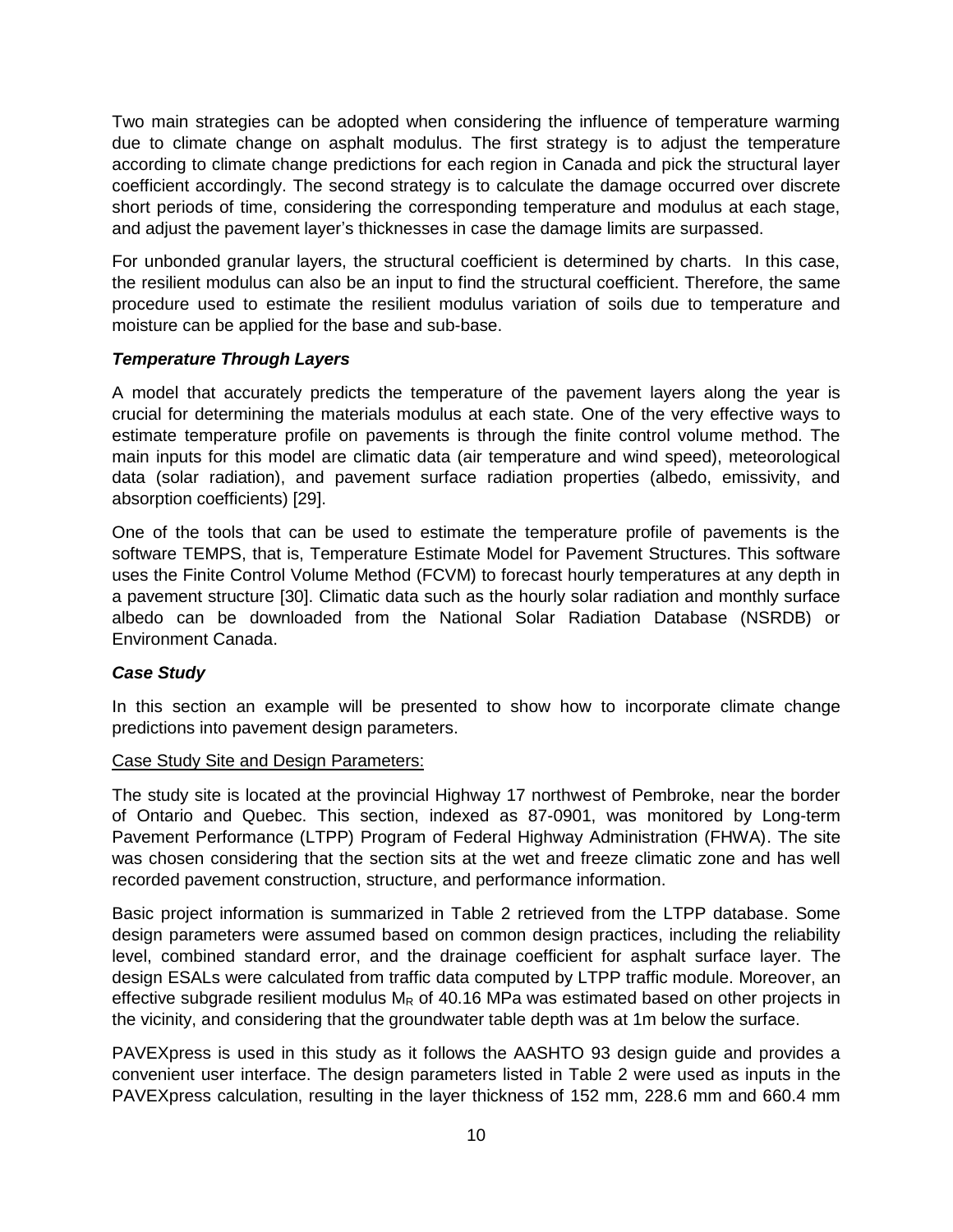for asphalt surface, base, and subbase layer respectively. This structure is the base scenario of this study, and it is assumed to have been built in the year of 2020. Other four scenarios were considered in this research, and final comparisons and discussions were provided.

<span id="page-10-0"></span>

|                           | Parameter                                 | Value           | Unit         |
|---------------------------|-------------------------------------------|-----------------|--------------|
|                           | Latitude*                                 | 45.93325        |              |
| Site Information          | Longitude*                                | $-77.3358$      |              |
|                           | Roadway classification*                   | Arterial; Rural |              |
|                           | Design period                             | 20              | Year         |
|                           | Design ESALs                              | 4478017         | <b>ESALs</b> |
|                           | Reliability level (R)                     | 85              | %            |
| <b>Design Assumptions</b> | Combined standard error (S <sub>0</sub> ) | 0.5             |              |
|                           | $P_i^*$                                   | 4.5             |              |
|                           | $P_t^*$                                   | 2.5             |              |
|                           | ACa <sub>1</sub>                          | 0.375           |              |
|                           | ACm <sub>1</sub>                          | 1               |              |
|                           | <b>Base thickness</b>                     | 228.6(9)        | mm (inch)    |
|                           | Base $a_2$                                | 0.2063          |              |
|                           | Base m <sub>2</sub> *                     | 0.4             |              |
|                           | $E_B$                                     | 389.6 (56,507)  | MPa (psi)    |
| <b>Pavement Structure</b> | Subbase thickness                         | 660.4 (26)      | mm (inch)    |
|                           | Subbase a <sub>3</sub>                    | 0.1544          |              |
|                           | Subbase $m_3$ <sup>*</sup>                | 0.4             |              |
|                           | E <sub>SB</sub>                           | 163.9 (23,772)  | MPa (psi)    |
|                           | Subgrade effective $M_R$                  | 40.16 (5,831)   | MPa (psi)    |
|                           | Subgrade optimum M <sub>R</sub>           | 32.33 (468,907) | MPa (psi)    |
|                           | Frozen Subgrade M <sub>R</sub> *          | 138 (20,015)    | MPa (psi)    |

Table 2: Flexible Pavement Design Inputs (\*Retrieved from the LTPP database)

Scenario 1: Consideration of frost heave

In this scenario, it is assumed that the study site will be influenced by frost heave due to its climate region and climate change. Thus, to estimate the serviceability loss due to the frost heave, ∆PSI<sub>FH</sub>, the procedures described in the AASHTO 93 guide were followed. Some of the considerations were:

- The subgrade soil is a CL, 70% particles of which pass the  $N^{\circ}$  200 sieve, with a plasticity index (PI) of 12. Since the frost susceptibility classification for this soil is Very High, the frost heave rate  $(\phi)$  was determined as 15.
- The drainage quality is "very poor" considering that the existing drainage coefficients for the base and subbase layers are 0.4, and a 5 feet of frost penetration depth was selected based on the site location. The two parameters result in a  $\Delta PSI<sub>SW-MAX</sub>$  of 2.5.
- The frost heave probability (PF) was assumed as 50%.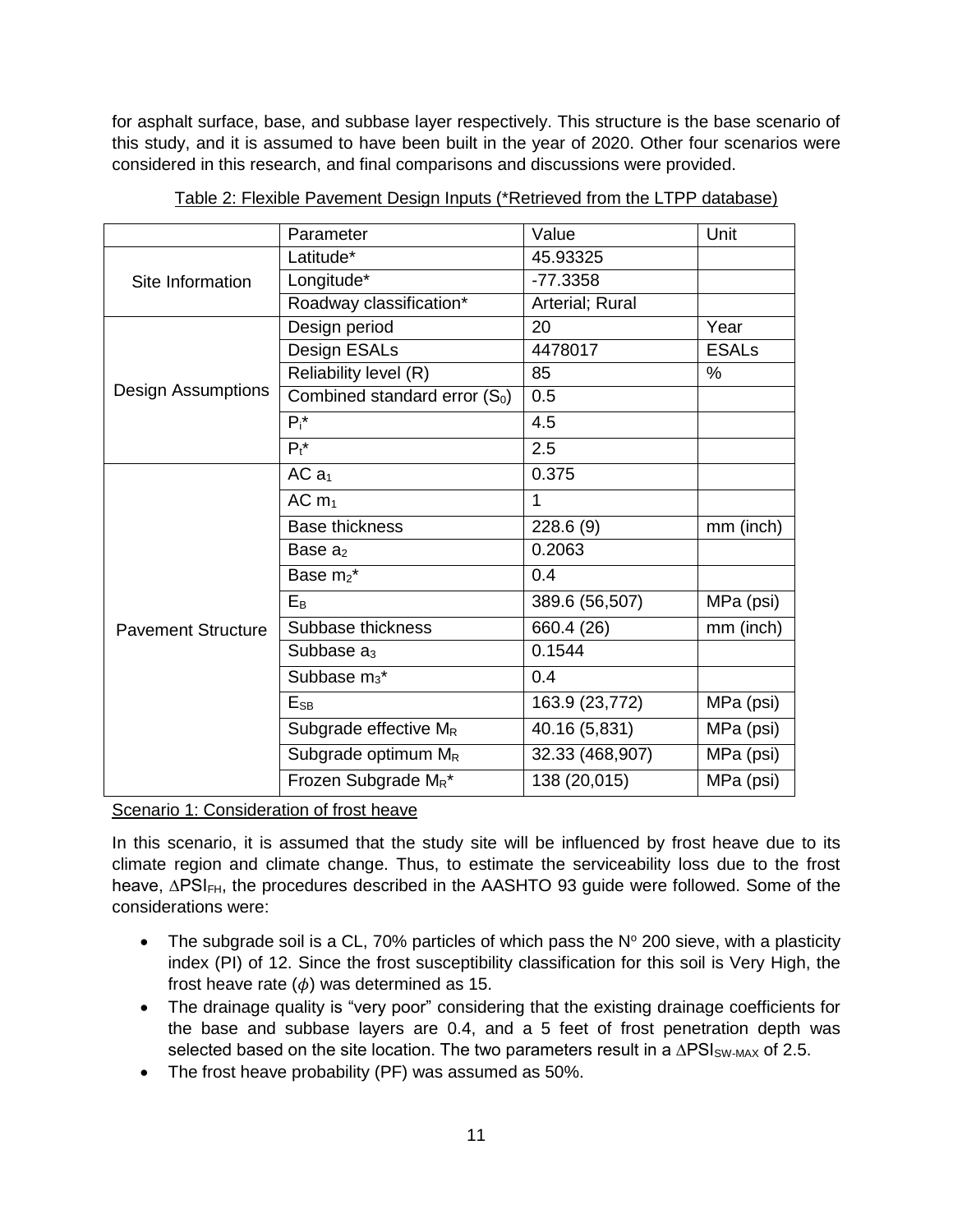With all parameters determined, the  $\Delta PSI_{FH}$  was calculated as 1.25. Therefore, the final  $\Delta PSI$ becomes Pi - Pt -  $ΔPSI_{FH} = 4.5 - 2.5 - 1.25 = 1.25$ . The decrease in  $ΔPSI$  from 2 to 1.25 resulted in an asphalt surface layer increase of 102 mm, when compared with the base scenario.

## Scenario 2: Consideration of temperature and moisture damage caused by climate change

In this scenario, the affected design inputs are mainly the resilient modulus of the subgrade and modulus of elasticity of each pavement layer. The steps followed to adjust these material properties are summarized below.

- 1. Download 1 year temperature data from the chosen location.
- 2. Determine the hourly pavement temperature profile using TEMPS.
- 3. Determine Δt (number of hours since thawing started in each layer) and calculate the monthly average.
- 4. Determine a monthly environment adjustment factor  $(F_{env})$  for each granular layer, representing the frozen, recovering, and unfrozen conditions ( $F_f$ ,  $F_r$  and  $F_u$  respectively).
- 5. Calculate monthly values of elastic modulus for the base ( $E_{B}$ ), sub-base ( $E_{SB}$ ), and the monthly resilient modulus  $M_R$  for subgrade.
- 6. Input  $M_{R}$ ,  $E_{B}$  and  $E_{SB}$  monthly values into [Equation 1](#page-7-1) to calculate the pondered yearly modulus for each granular layer.
- 7. Use the yearly pondered modulus of base and sub-base to find  $a_2$  and  $a_3$ .

Steps used to adjust the asphalt concrete modulus are listed as follows.

- 1. With the same temperature data, and hourly profile extracted from TEMPS, determine the monthly temperature average of the AC layer.
- 2. Use hottest month average temperature to find the corresponding  $M_R$  of the asphalt layer and use this  $M_R$  to find  $a_1$ .

To obtain the pavement temperature profile, first the climatic data was downloaded from the National Solar Radiation Database (NSRDB). The data obtained at NSRDB was the air temperature, wind speed, solar radiation, and the surface albedo. The material properties of each pavement layer, such as the color, specific heat capacity, conductivity and density were defined according to [Table 3.](#page-11-0)

| <b>Material Type</b> | <b>Identifier Color</b> | <b>Specific Heat</b> | Conductivity | Density    |
|----------------------|-------------------------|----------------------|--------------|------------|
|                      |                         | Capacity (J/kg*K)    | $(W/m*K)$    | $(kq/m^3)$ |
| AC.                  | <b>Black</b>            | 1298                 | 1.9          | 2374       |
| Base                 | Gray                    | 1038                 | 3.73         | 2330       |
| Sub-base             | Gray                    | 1131                 | 4.065        | 2446       |
| Subgrade             | Gray                    | 710                  | 1.6          | 1550       |

# Table 3: Material Property Definition at TEMPS

<span id="page-11-0"></span>The next step was to define the climatic data, which includes hourly air temperature, wind speed and solar radiation, according to the downloaded materials from the National Solar Radiation Database (NSRDB). The hourly albedo values were also taken from the NSRDB Database and the monthly average was calculated to input in TEMPS.

This is followed by the definition of the pavement structure, that is, the thickness of the layers, and lastly by the generation of the pavement mesh. The mesh will determine how many points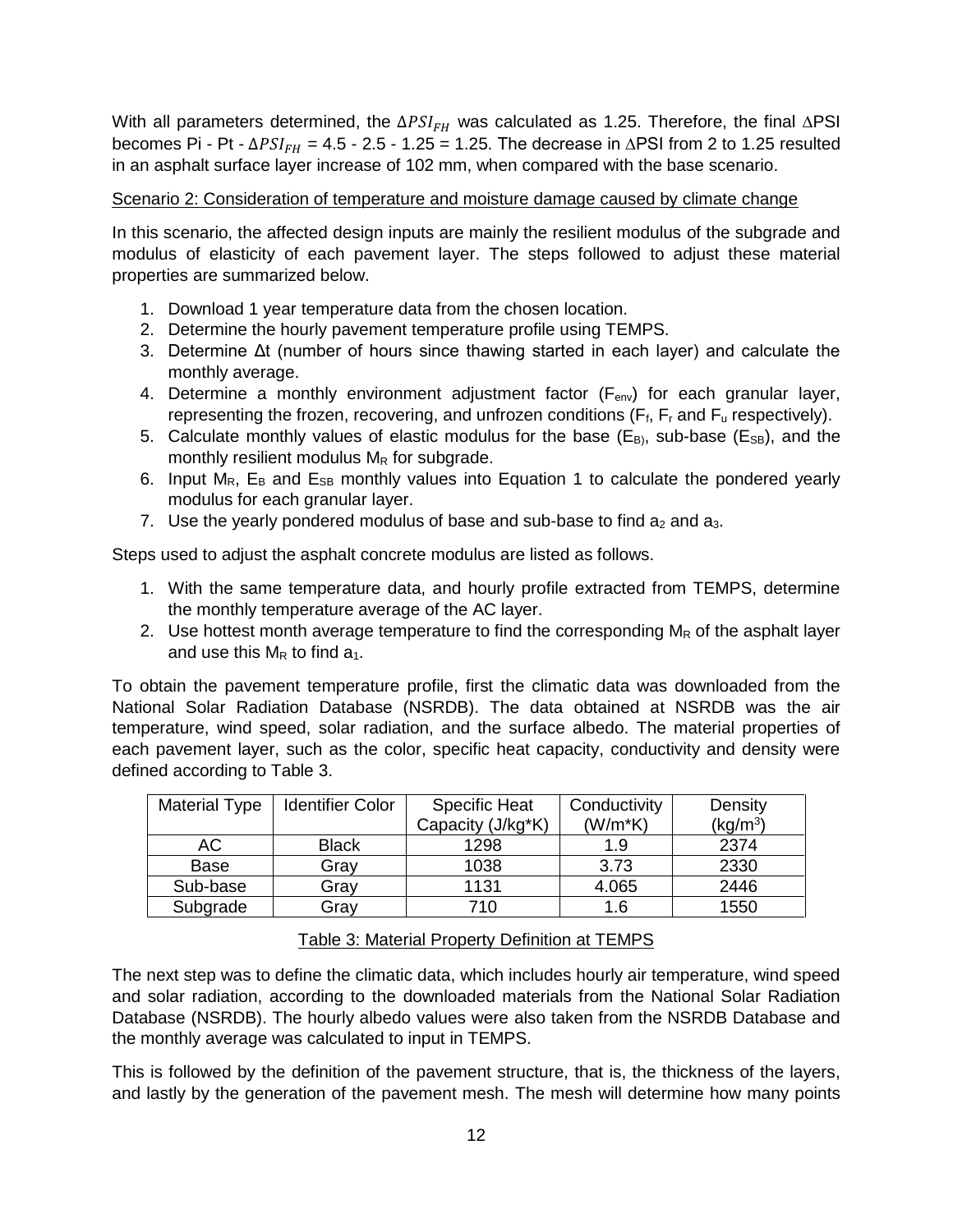the software will calculate for the temperature along the pavement depth. For this example, the mesh was chosen as 1 cm.

<span id="page-12-0"></span>To estimate the resilient modulus of the materials under different circumstances, three main parameters are crucial, the percent passing No. 200 sieve,  $P_{200}$ , the effective grain size corresponding to 60% passing by weight,  $D_{60}$ , and the plasticity index (PI). [Table 4](#page-12-0) presents those three inputs considered for each unbonded layer. Note that these properties are the same as used in the base scenario.

| Layer    | (%)<br>$P_{200}$ | (%)<br>$D_{60}$ |  |
|----------|------------------|-----------------|--|
| Base     |                  | 13.3            |  |
| Sub-base | $\cdot$ .5       |                 |  |
| Subgrade |                  |                 |  |

Table 4: Gradation and Properties of the Unbound Materials

Referring to [Equation 2,](#page-8-0) the parameters  $a, b$ , and  $k<sub>m</sub>$  varies for coarse-grained and fine-grained materials. Therefore, according to the MEPDG table 2.3.8, the base and sub-base  $a, b$ , and  $k_m$ were defined as -0.3123, 0.3 and 6.8157, respectively, while the subgrade  $a, b$ , and  $k_m$  was -0.5934, 0.4 and 0.1324. The drop in the resilient modulus due to the thawing of the pavement layers can be estimated through a reduction factor RF, as expressed in [Equation 3](#page-12-1) [27].

<span id="page-12-1"></span>
$$
RF = \frac{M_{Rmin}}{smaller\ of\ (M_{Rfunrz},\ M_{Ropt})}
$$
  Equation 3

Where,  $M_{Rfunrz}$  is the natural unfrozen resilient modulus and  $M_{Rmin}$  is the thawed resilient modulus, which corresponds to the weakest resilient modulus the material will present during the year. The subgrade frozen resilient modulus for this example was determined in the field and it is equal to 138 MPa [31].

The reduction of the soil stiffness with thawing is directly related to frost susceptibility, so the recommended reduction factor RF of the subgrade is dependent on the percent passing No. 200 sieve,  $P_{200}$ , and the plasticity index (PI). In the case study, the recommended factor is 0.55, according to the values suggested in the MEPDG manual. After thawing, the soil will gradually start to gain resistance. This process can be represented by the recovery ratio RR, which can be described by the number of hours elapsed since thawing started  $(\Delta t)$  divided by the number of hours required for the material to recover  $(T_R)$ , according to [Equation 4](#page-12-2) [27].

<span id="page-12-2"></span>
$$
RR = \frac{\Delta t}{T_R}
$$
 Equation 4

The number of hours required for the material to recover  $(T_R)$  varies according to the material properties. For the case study, the subgrade was considered to have a  $T_R$  equal to 120 days, that is the recommended value for any material with  $0.1 < P_{200} * PI < 10$  [27].

To estimate the resilient modulus at each pavement stage, that is, frozen, thawing, or natural unfrozen, an environmental adjustment factor  $F_{env}$  can be used. This factor can estimate the resilient modulus  $M_R$  at any time or position, when multiplied by the resilient modulus at optimum conditions, as expressed in [Equation 5.](#page-13-0)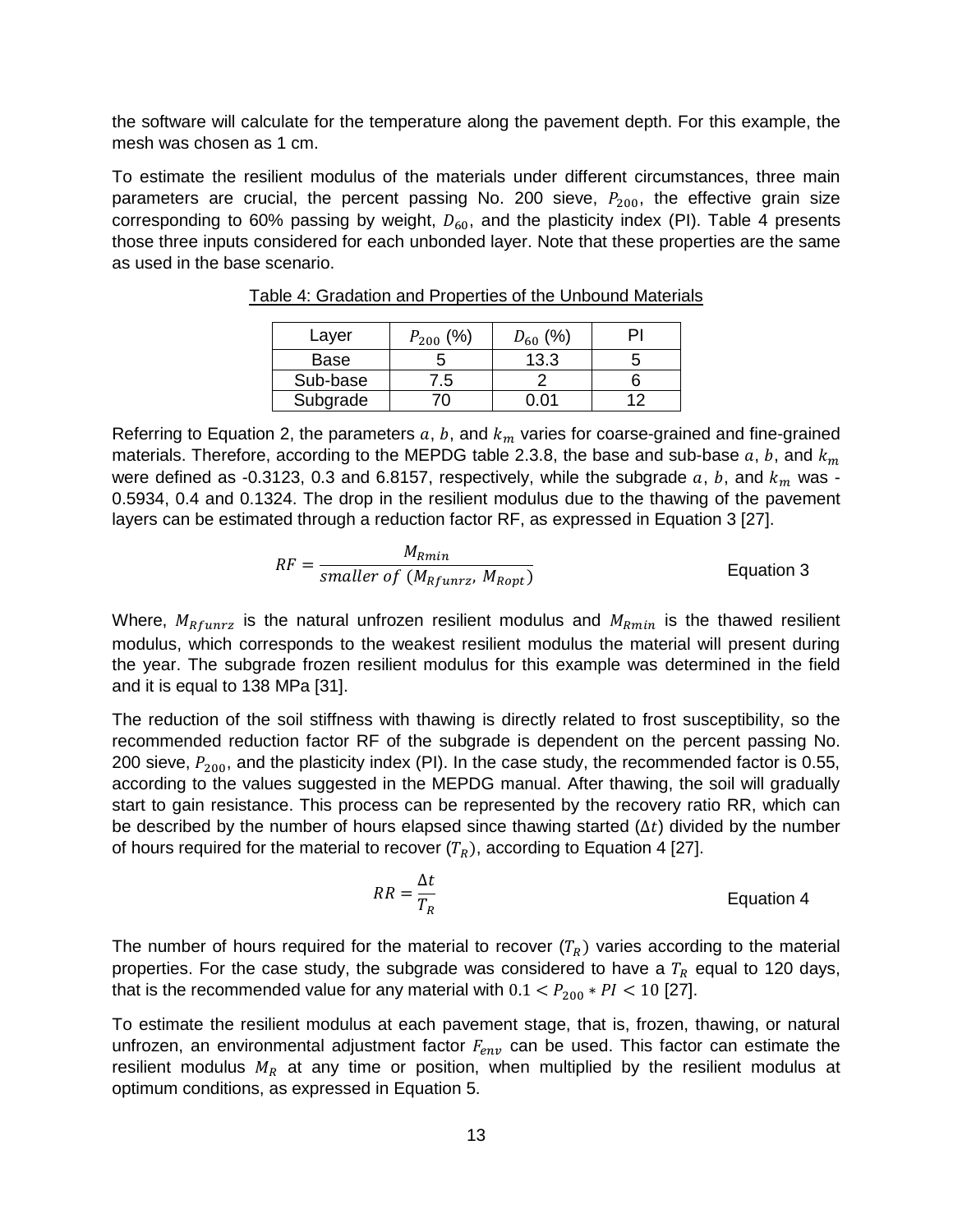<span id="page-13-0"></span>
$$
M_R = F_{env} * M_{Ropt}
$$
   
Equation 5

Where,  $F_{env}$  is the adjustment factor, and  $M_{Ropt}$  is the resilient modulus at optimum conditions. The number of hours elapsed since thawing started ( $\Delta t$ ) is the key to define  $F_{env}$ . If  $\Delta t$  is equal to 0, the soil is frozen, therefore  $F_{env}$  is equal to  $F_f$ , if  $\Delta t$  is between 0 and 2880 hours (120 days), then  $F_{env}$  is equal to  $F_r$ , which means that the soil is under the recovery period, and if  $\Delta t$ is greater than 2880 hours, it means that the soil has already recovered and is unfrozen, therefore,  $F_{env}$  is equal to  $F_u$ . The steps to compute  $F_f$ ,  $F_r$  and  $F_u$  are described in the MEPDG manual.

Scenario 2 is further broken into 3 sub-scenarios, as described below:

- Scenario 2.1 assumes the temperatures remain unchanged throughout the 20-years performance period and the ground water table is at 0.5 m below subgrade surface.
- Scenario 2.2 considers a temperature increase of 15.08% and the ground water table at 1 m below subgrade surface.
- Scenario 2.3 considers a temperature increase of 15.08% and the ground water table at 0.5 m below subgrade surface.

The temperature increase of 15.08% is chosen from temperature projection at the study site, in which the data was downloaded from ClimateData.ca, for a performance period of 20 years starting in 2020, under RCP 4.5. Following the steps mentioned previously, the subgrade resilient modulus was calculated for the three scenarios, as shown in [Table 5.](#page-13-1) Note that the last row is the Effective  $M_R$ , which is determined through [Equation 1.](#page-7-1)

<span id="page-13-1"></span>

| Month           |             | Scenario | Scenario |              |
|-----------------|-------------|----------|----------|--------------|
|                 | <b>Base</b> | 2.1      | 2.2      | Scenario 2.3 |
| Jan             | 138         | 138      | 138      | 138          |
| Feb             | 138         | 138      | 138      | 138          |
| Mar             | 138         | 138      | 138      | 138          |
| Apr             | 95          | 92       | 93       | 90           |
| May             | 23          | 13       | 22       | 12           |
| Jun             | 27          | 12       | 27       | 12           |
| Jul             | 32          | 14       | 32       | 14           |
| Aug             | 38          | 16       | 38       | 16           |
| Sep             | 45          | 18       | 45       | 18           |
| Oct             | 45          | 18       | 45       | 18           |
| Nov             | 45          | 18       | 45       | 18           |
| Dec             | 66          | 53       | 73       | 61           |
| Effective $M_R$ | 40.16       | 18.76    | 39.75    | 18.44        |

Table 5: Subgrade M<sub>R</sub> Variations for Each Scenario (unit: MPa)

The subgrade  $M_R$  was found to be constant through the months of January, February, and March, due to the frozen period, which according to field data had a resilient modulus of 138 MPa. On the other hand, from April to December the results showed interesting variations according to each scenario. When the water table depth was kept constant and the temperature increased by 15.08%, it is possible to notice that the temperature alone had low impact on the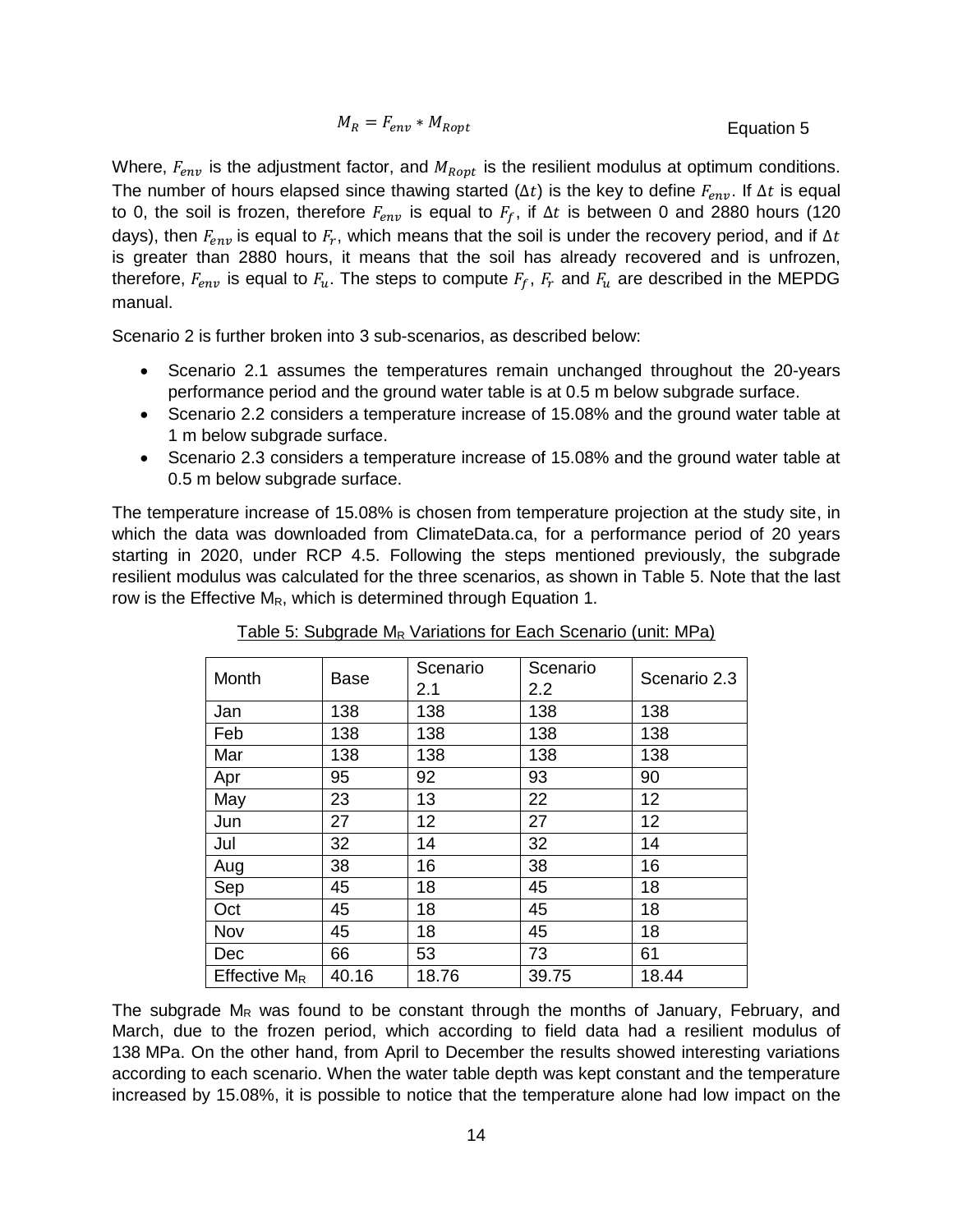resilient modulus of the subgrade. That became evident, since when comparing the base scenario and 2.2, there is an effective resilient modulus decrease of only 1.02%, while in scenarios 2.1 and 2.3 the decrease was 1.7%. The impact of moisture variation, however, is much higher. In the simulations, if the water table depth goes from 1 m to 0.5 m below the subgrade surface, the effective resilient modulus of the subgrade can become 53.3% lower, comparing the base scenario and 2.1, and 53.6% lower, comparing scenarios 2.2 and 2.3.

## The variations in the base and subbase layer modulus of elasticity along the year for the four studied scenarios can be seen in [Table 6](#page-14-0) and

[Table 7.](#page-14-1) The crushed granular base layer presented no change in the resilient modulus when varying the ground water table depth and the variation in the modulus due to temperature increase was less than 1%. This was expected since this is a coarse layer, and the ground water table depth is far from the base in all scenarios. The findings for the sub-base layer are very similar to the base. The uncrushed granular sub-base layer presented no change in the resilient modulus when varying the ground water table depth and the variation in the modulus due to temperature increase was less than 1%. In summary, the design moduli for the granular pavement layers are listed in [Table 8.](#page-15-0)

<span id="page-14-1"></span>

| Month    | Base   | Scenario 2.1 | Scenario 2.2 | Scenario 2.3 |
|----------|--------|--------------|--------------|--------------|
| Jan      | 6894.8 | 6894.8       | 6894.8       | 6894.8       |
| Feb      | 6894.8 | 6894.8       | 6894.8       | 6894.8       |
| Mar      | 6894.8 | 6894.8       | 6894.8       | 6894.8       |
| Apr      | 1557.2 | 1557.2       | 1556.4       | 1556.4       |
| May      | 250.0  | 250.0        | 248.6        | 248.6        |
| Jun      | 282.3  | 282.3        | 280.8        | 280.8        |
| Jul      | 314.6  | 314.6        | 313.1        | 313.1        |
| Aug      | 341.2  | 341.2        | 340.6        | 340.6        |
| Sep      | 342.8  | 342.8        | 342.8        | 342.8        |
| Oct      | 342.8  | 342.8        | 342.8        | 342.8        |
| Nov      | 342.8  | 342.8        | 342.8        | 342.8        |
| Dec      | 3245.2 | 3245.2       | 4113.1       | 4113.1       |
| $M_{BS}$ | 389.6  | 389.6        | 388.4        | 388.4        |

<span id="page-14-0"></span>Table 6: Base Layer Modulus of Elasticity Variations for Each Scenario (unit: MPa)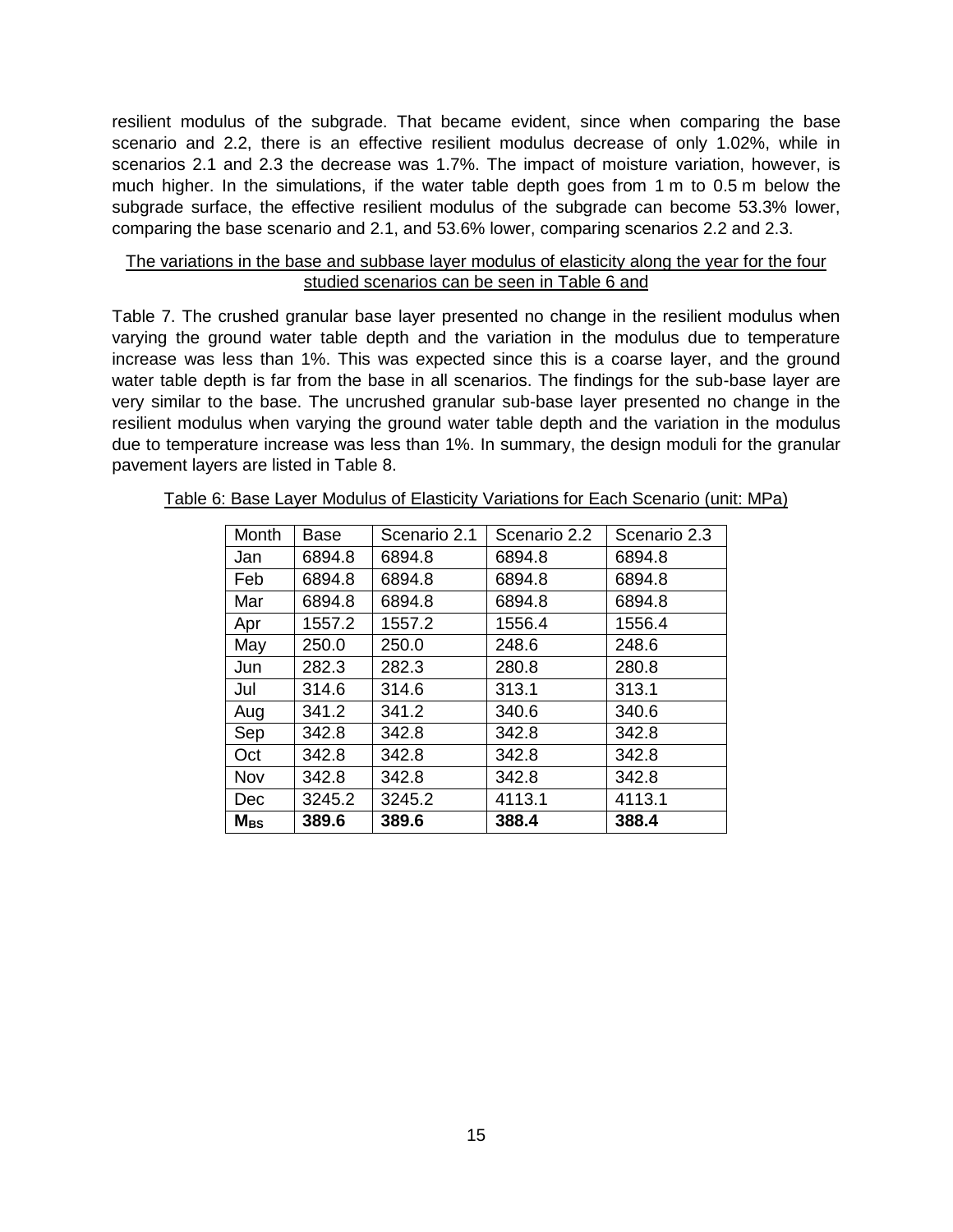| Month    | Base   | Scenario 2.1 | Scenario 2.2 | Scenario 2.3 |
|----------|--------|--------------|--------------|--------------|
| Jan      | 6894.8 | 6894.8       | 6894.8       | 6894.8       |
| Feb      | 6894.8 | 6894.8       | 6894.8       | 6894.8       |
| Mar      | 6894.8 | 6894.8       | 6894.8       | 6894.8       |
| Apr      | 1441.2 | 1441.2       | 1441.1       | 1441.1       |
| May      | 94.1   | 94.1         | 93.9         | 93.9         |
| Jun      | 114.7  | 114.7        | 114.5        | 114.5        |
| Jul      | 135.3  | 135.3        | 135.1        | 135.1        |
| Aug      | 153.9  | 153.9        | 153.8        | 153.8        |
| Sep      | 156.1  | 156.1        | 156.1        | 156.1        |
| Oct      | 156.1  | 156.1        | 156.1        | 156.1        |
| Nov      | 156.1  | 156.1        | 156.1        | 156.1        |
| Dec      | 2826.7 | 2826.7       | 2823.8       | 2823.8       |
| $M_{SB}$ | 163.9  | 163.9        | 163.7        | 163.7        |

Table 7: Subbase Layer Modulus of Elasticity Variations for Each Scenario (unit: MPa)

<span id="page-15-0"></span>Table 8: Resilient Modulus in MPa (psi) for Base, Subbase and Subgrade in Each Scenario

| Scenario    | Description                              | Base      | Sub-base  | Subgrade |
|-------------|------------------------------------------|-----------|-----------|----------|
| <b>Base</b> | Temperature of 2020, ground water table  | 389.6     | 163.9     | 40.2     |
|             | at 1m below subgrade surface             | (56, 507) | (23, 772) | (5,831)  |
|             | Same as Base Scenario, under frost       | 389.6     | 163.9     | 40.2     |
|             | heave effect                             | (56, 507) | (23, 772) | (5,831)  |
|             | Temperature of 2020, ground water table  | 389.6     | 163.9     | 18.8     |
| 2.1         | at 0.5 m below subgrade surface          | (56, 507) | (23, 772) | (2,727)  |
| 2.2         | Temperature increases 15.08%, ground     | 388.4     | 163.7     | 39.7     |
|             | water table at 1m below subgrade surface | (56, 333) | (23, 743) | (5,758)  |
| 2.3         | Temperature increases 15.08%, ground     | 388.4     | 163.7     | 18.4     |
|             | water table at 0.5m below subgrade       | (56, 333) | (23, 743) | (2,669)  |
|             | surface                                  |           |           |          |

It can be concluded from this analysis that the resilient modulus of the base and sub-base layers is not very sensitive to the temperature increase and fluctuations in ground water level. This is expected, since base and sub-base layers are course materials, and their constitution is made to be less susceptible to the effects of moisture and frost penetration. The subgrade, on the other hand, is very sensitive to fluctuations in the ground water table depth, since this alters the soil moisture, and consequently the stiffness. The temperature rise will have a small impact on the soil's performance, as expected, since the temperature rise will only shift the muddy season to earlier periods in the year, and after the recovery period, the soil will maintain the equilibrium modulus. This scenario could be totally different in northern territories since the temperature rise can result in the melting of permafrost layers in the warm seasons.

Because the moduli have changed under the four scenarios, the layer coefficient should also be updated. The updated layer coefficients for the base  $(a_2)$  and subbase layers  $(a_3)$  are computed as shown in [Table 9.](#page-16-0)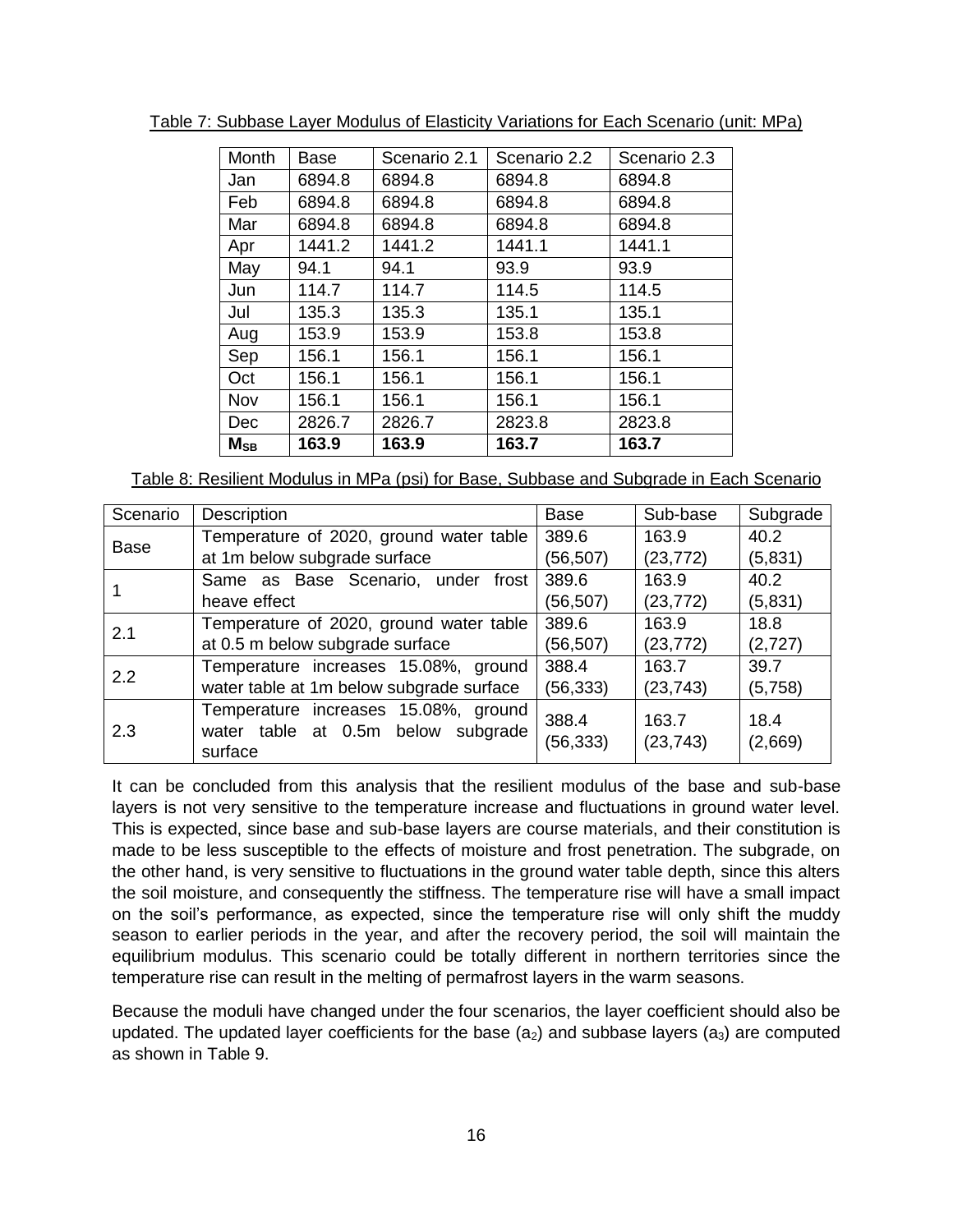| Scenario | a,     | a <sub>3</sub> |
|----------|--------|----------------|
| Base     | 0.2063 | 0.1544         |
| 2.1      | 0.2063 | 0.1544         |
| 2.2      | 0.2059 | 0.1542         |
| 2.3      | 0.2059 | 0.1542         |

<span id="page-16-0"></span>Table 9: Layer Coefficients for the Base and Subbase Layers under All Scenarios

Moreover, to calculate the asphalt concrete (AC) modulus of elasticity at different temperature, data related to the materials properties, such as the initial air voids and gradation had to be used. The data used for this example comes from a real asphalt concrete analyzed at the Centre for Pavement and Transportation Technology and is consistent with a high strength asphalt concrete sample. The material's properties are:

- $\bullet$  Initial air voids = 3.9%
- Viscosity parameters:  $A = 9.715$ , VTS =  $-3.217$
- Original binder viscosity at 77℃ = 0.93 cP
- $\bullet$  Depth = 0.25 in, or 0.635 cm
- **Effective asphalt content, Percent by total mixture volume =**  $12.6\%$
- Cumulative percent retained on  $\frac{3}{4}$  sieve,  $P_{34} = 0\%$
- Cumulative percent retained on  $3/8$  sieve,  $P_{38} = 19.70\%$
- Cumulative percent retained on #4 sieve,  $P_4 = 45.70\%$
- Percent passing #200 sieve,  $P_{200} = 3\%$

Because the resilient modulus of the AC is dependent on the loading frequency, a vehicle speed, weight, and tire pressure had to be assumed. A truck axle weight of 5,443 kilograms was considered in this analysis, the tire pressure was assumed to be 0.76 Mpa and the vehicle speed as 70km/h.

The hourly asphalt concrete temperature calculated through TEMPS was used to compute the temperature in the AC layer. The master curve used to relate temperature and the resilient modulus of the asphalt concrete was developed using [Equation 6,](#page-16-1) from the information available from material specifications and volumetric design of the mixture [27].

$$
log(E^*)
$$
  
= 3.750063 + 0.02932 $\rho_{200}$  - 0.001767 $(\rho_{200})^2$  - 0.002841 $\rho_4$  - 0.058097 $V_a$   
- 0.802208 $\left(\frac{V_{bef}}{V_{beff} + V_a}\right)$  Equation 6  
+  $\frac{3.871977 - 0.0021\rho_4 + 0.003958\rho_{38} - 0.000017(\rho_{38})^2 + 0.005470\rho_{34}}{1 + e^{(-0.603313 - 0.313351\log(f) - 0.393532\log(\eta))}}$ 

In which,

- <span id="page-16-1"></span>•  $\eta$  = bitumen viscosity, 10<sup>6</sup> Poise;
- $\bullet$  f = loading frequency, Hz;
- $V_a$  = air void content, %;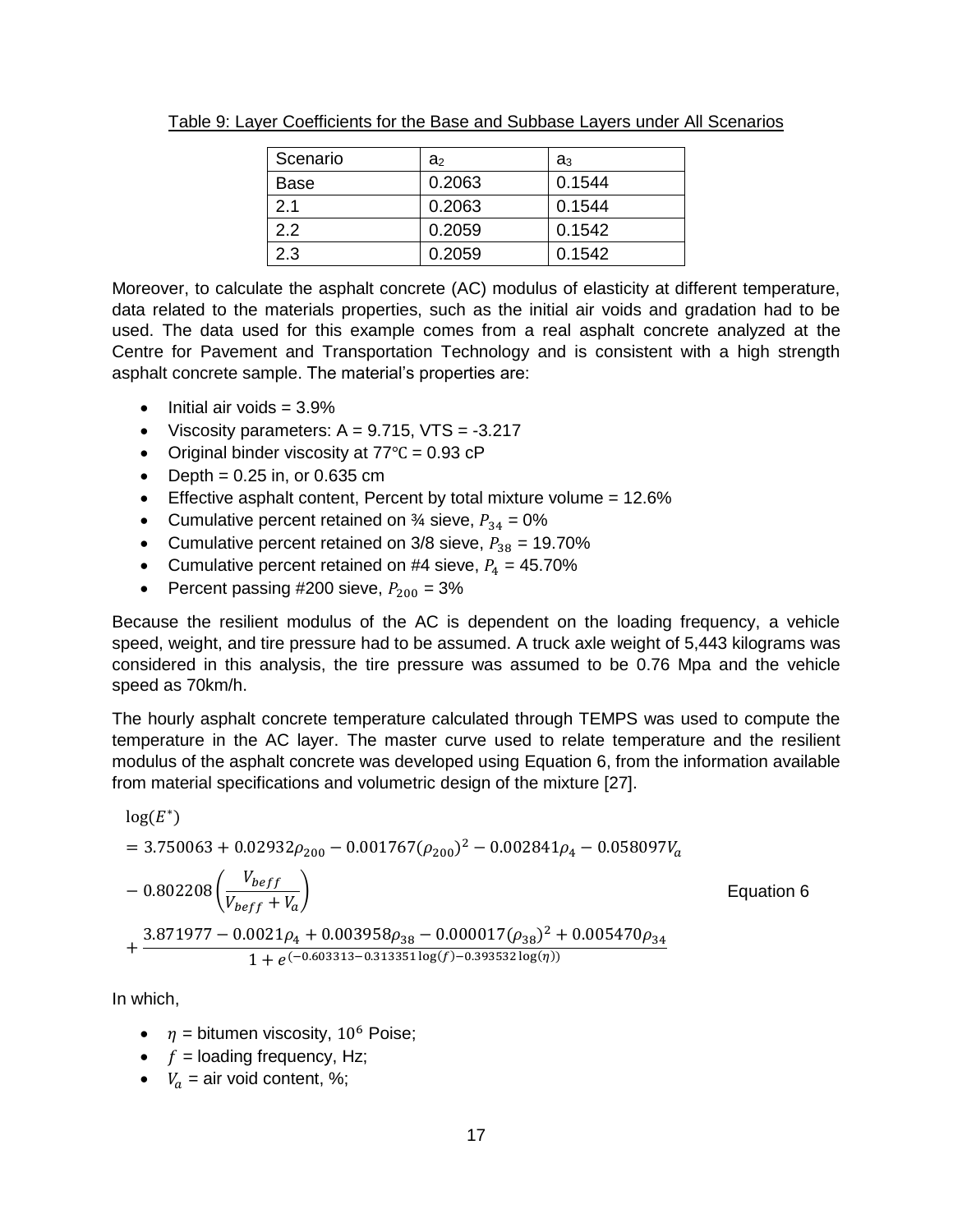- $V_{\text{bef}f}$  = effective bitumen content, % by volume;
- $\rho_{34}$  = cumulative % retained on the  $\frac{3}{4}$  in sieve;
- $\rho_{38}$  = cumulative % retained on the 3/8 in sieve;
- $\rho_4$  = cumulative % retained on the No. 4 sieve;
- $\rho_{200}$  = % passing the No. 200 sieve.

The bitumen viscosity under the studied temperature was calculated and imputed in the dynamic modulus master curve. The equations used in this example to find the bitumen viscosity can be found at the MEPDG Manual.

The average modulus of the hottest month of the year (July) was used to calculate the layer coefficient for pavement structural design. The average modulus in the base scenario was calculated as 2,136 MPa, while the average modulus for the 15.08% temperature increase was 1,843 MPa, a decrease of 14% in the AC stiffness.

Once the AC elastic modulus was determined, the layer coefficient for pavement structural design was estimated using Figure 2.5 of the AASHTO 93 guide as approximately 0.375 and 0.34 corresponding to the  $E_{AC}$  of 2,136 and 1,843 MPa. Finally, the adjusted design moduli were used to calculate the layer thickness for the Scenario 2.1 to 2.3. A summary of pavement structure is provided in [Table 10,](#page-17-0) including all studied scenarios. Note that the thicknesses of the base and subbase layers were kept constant for all scenarios, so the difference in design is reflected by the thickness of the AC layer.

| Parameter              | Scenario    |          |            |            |          |
|------------------------|-------------|----------|------------|------------|----------|
|                        | <b>Base</b> |          | 2.1        | 2.2        | 2.3      |
| AC                     | 152(6)      | 254 (10) | 229(9)     | 165(6.5)   | 254(10)  |
| <b>Base</b>            | 229 (9)     | 229(9)   | (9)<br>229 | (9)<br>229 | 229(9)   |
| Subbase                | 660 (26)    | 660 (26) | 660 (26)   | 660 (26)   | 660 (26) |
| Required<br>Minimum SN | 4.5         | 6.05     | 5.7        | 4.5        | 5.7      |
| <b>Total SN</b>        | 4.6         | 6.1      | 5.72       | 4.55       | 5.74     |

<span id="page-17-0"></span>Table 10: Layer Thickness Comparisons under Different Design Scenarios in mm (inch)

From the table above, major findings can be summarized as below.

- The consideration of frost heave can increase the required minimum SN, leading to thicker AC layer. This can be seen by comparing the Base Scenario with Scenario 1.
- If temperature rise by the climate change is considered, the AC thickness has to be increased. This conclusion is reached by comparing the base scenario with 2.2 and comparing Scenario 2.1 with 2.3.
- The climate change may cause the ground water table to rise, so Scenario 2.1 and 2.3 are included in the analysis assuming the ground water table has risen from 1 m to 0.5 m below the subgrade surface. By comparing the base scenario with 2.1 or Scenario 2.2 with 2.3, one can see a significant thickness increase in the AC layer. As mentioned in the previous section, this is caused by the noticeable decrease of subgrade resilient modulus.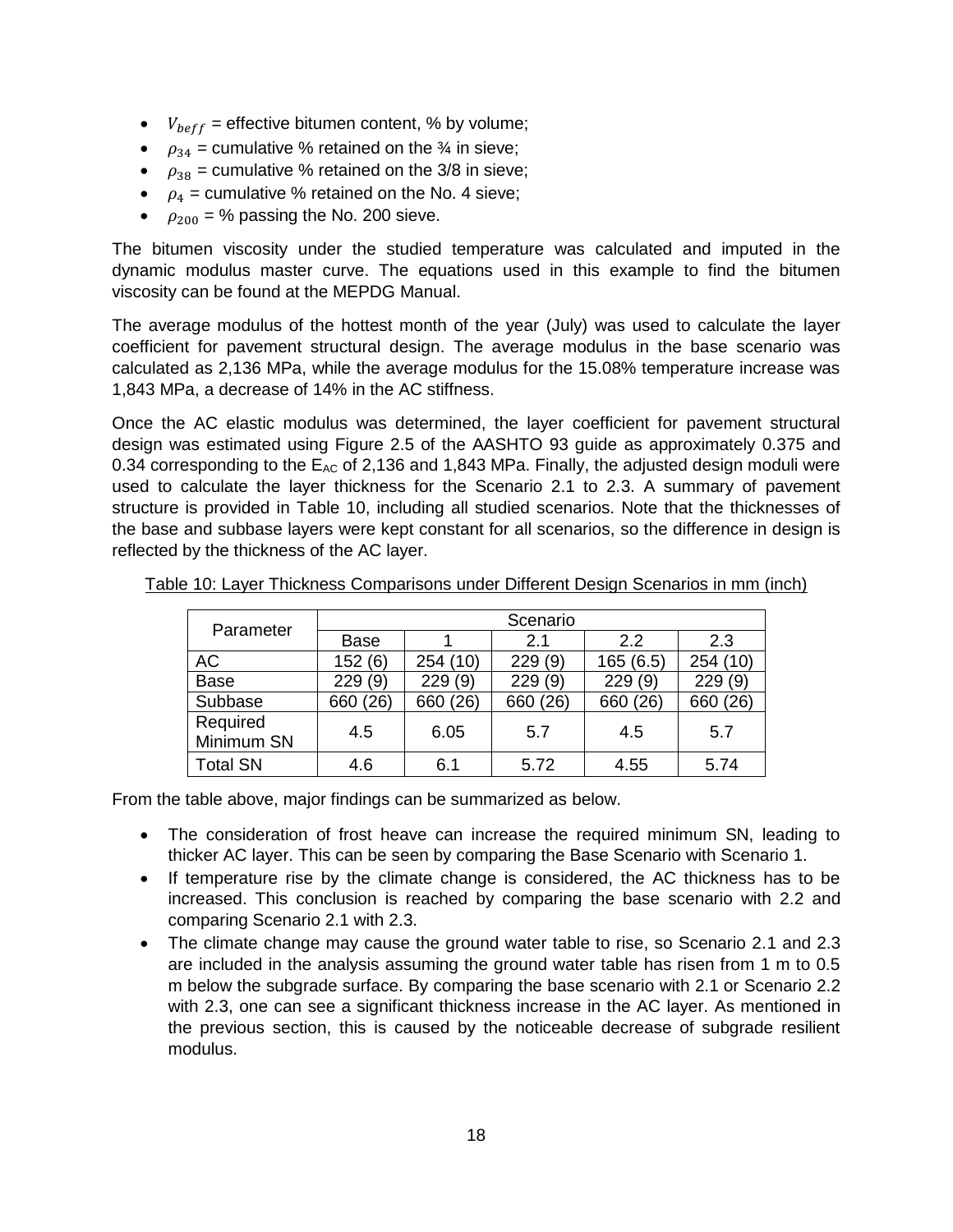## **Conclusion**

This research assessed the impacts of climate change in flexible pavements in Canada by addressing climate projections and its consequences around the country. The study also proposed a methodology for the incorporation of climatic projected changes in the design of flexible pavements through AASHTO 93. An example was performed to illustrate the incorporation of the climate change parameters, including temperature, precipitation/moisture, and freeze-thaw cycles. The serviceability index, drainage coefficients, soil (subgrade) resilient modulus, and layer coefficients were found to be the most sensitive pavement design parameters. In the case study, the temperature increase was 15% in a design period of 20 years, but the proposed method for considering temperature rise can be applied for different locations and any climate change projections. The results showed that temperature alone had a low impact on the structural design, however, the climate change impacts were high when associated with an increase in moisture levels. The impacts of temperature alone, however, can be much higher in the areas affected by permafrost thawing.

#### **References**

- [1] Environmnet and Climate Change Canada, "Canada's Changing Climate Report," 2019.
- [2] B. Mills, J. Andrey, J. Smith, S. Parm and K. Huen, "Road Well-Traveled: Implications of Climate Change for Pavement Infrastructure in Southern Canada," *Transportation Association of Canada (TAC),* 2007.
- [3] S. L. Tighe, J. Smith, , B. Mills and J. Andrey, "Using the MEPDG to Assess Climate Change Impacts on Southern Canadian Roads," in *Seventh International Conference on Managing Pavement Assets*, 2008.
- [4] J. T. Smith, S. L. Tighe, J. C. Andrey and B. Mil, "Temperature and Precipitation Sensitivity Analysis on Pavement Performance - Report No. Weather 08-019," in *Fourth National Conference on Surface Transportation Weather; Seventh International Symposium on Snow Removal and Ice Control Technology*, 2008.
- [5] American Association of State Highway and Transportation Officials, "AASHTO Guide for Design of pavement structures," in *Proceedings of the International Conference on Sustainable Waste Management and Recycling: Construction Demolition Waste*, 1993.
- [6] Environment Canada, "A state of the environment report: The state of Canada's climate: monitoring variability and change (SOE Report No. 95-1. ISBN 0-662-23061-2. Cat. No. En1-11/95-1E)," Government of Canada, 1995.
- [7] S. Westra, L. V. Alexander and F. W. Zwiers, "Global increasing trends in annual maximum daily precipitation," *Journal of climate,* vol. 26, no. 11, pp. 3904-3918, 2013.
- [8] P. J. Williams, "Permafrost and climate change: geotechnical implications," *Philosophical Transactions of the Royal Society of London. Series A: Physical and Engineering Sciences,*  vol. 352, no. 1699, pp. 347-358, 1995.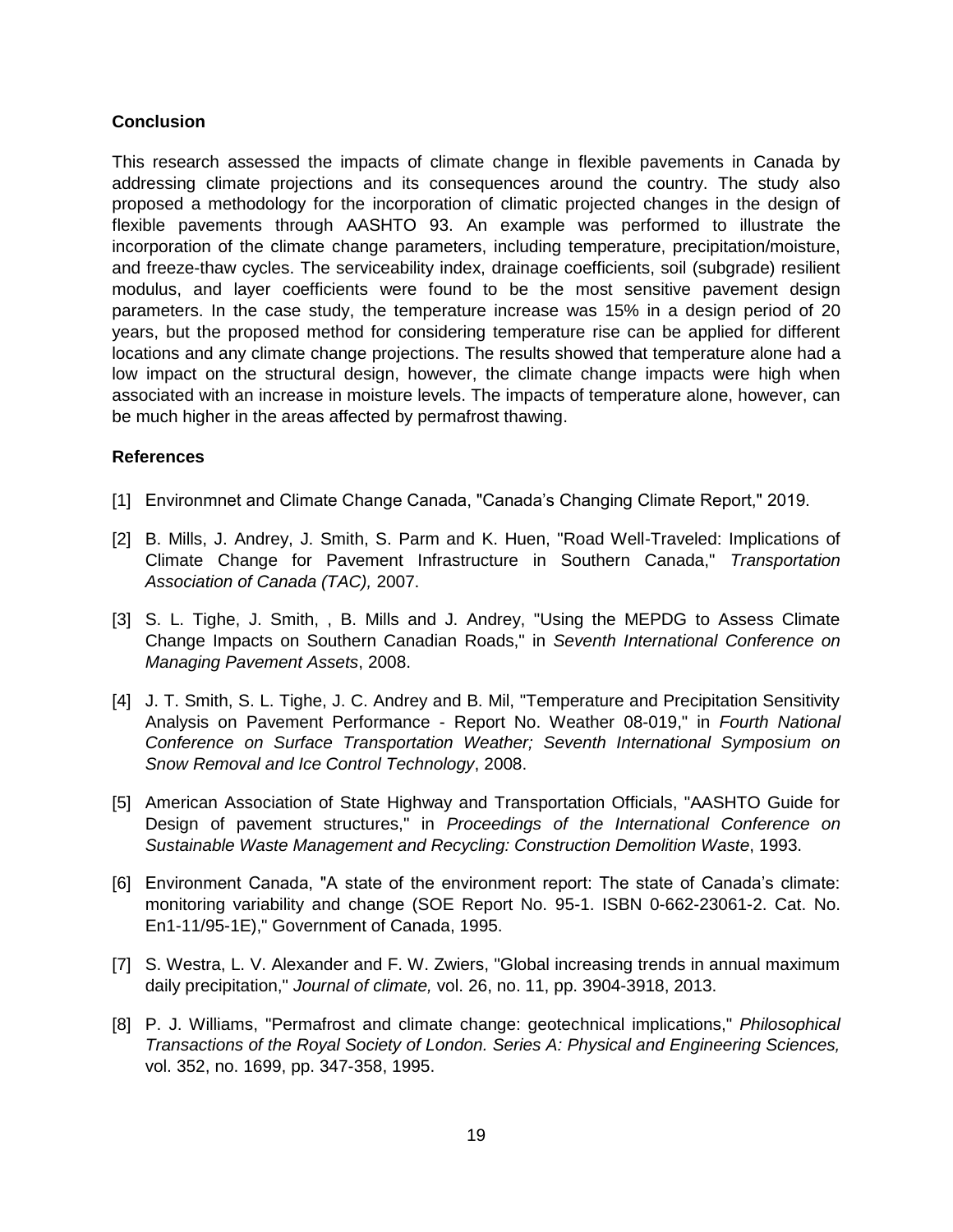- [9] H. Batenipour, "Understanding the performance of highway embankments on degraded permafrost," University of Manitoba (Canada), 2012.
- [10] I. M. Kettles, C. Tarnocai and S. D. Bauke, "Predicted permafrost distribution in Canada under a climate warming scenario," *Current Research, Geological Survey of Canada, 1997- E,* pp. 109-115, 1997.
- [11] D. M. Lawrence and A. G. Slater, "A projection of severe near-surface permafrost degradation during the 21st century," *Geophysical Research Letters,* vol. 32, no. 24, 2005.
- [12] Y. Zhang, W. Chen and D. W. Riseborough., "Disequilibrium response of permafrost thaw to climate warming in Canada over 1850–2100," *Geophysical Research Letters,* vol. 35(2), 2008.
- [13] J. S. Daniel and e. al, "Climate change: potential impacts on frost–thaw conditions and seasonal load restriction timing for low-volume roadways," *Road Materials and Pavement Design,* vol. 19, no. 5, pp. 1126-1146, 2018.
- [14] American Association of State Highway and Transportation Officials, "Mechanistic-empirical pavement design guide: a manual of practice," 2008.
- [15] A. K. Apeagyei, J. R. Grenfell and G. D. Airey, "Influence of aggregate absorption and diffusion properties on moisture damage in asphalt mixtures," *Road Materials and Pavement Design,* vol. 16, no. sup1, pp. 404-422, 2015.
- [16] P. S. Kandahl and I. J. Richards., "Premature failure of asphalt overlays from stripping: Case histories," National Center for Asphalt Technology (US), 2001.
- [17] A. Dawson, "Water in Road Structures," Dordrecht: Springer Netherlands, 2009.
- [18] L. Korkiala-Tanttu, "Speed and reloading effects on pavement rutting," in *Proceedings of the Institution of Civil Engineers-Geotechnical Engineering*, 2007.
- [19] H. L. Theyse, "A mechanistic-empirical design model for unbound granular pavement layers," University of Johannesburg, 2008.
- [20] Z. Chen, S. E. Grasby and K. G. Osa, "Predicting average annual groundwater levels from climatic variables: an empirical model," *Journal of Hydrology,* vol. 260, pp. 102-117, 2002.
- [21] E. Simonsen and U. Isacsson, "Thaw weakening of pavement structures in cold regions," *Cold regions science and technology,* vol. 29, no. 2, pp. 135-151, 1999.
- [22] K. O'Neill and R. D. Miller, "Exploration of a rigid ice model of frost heave," *Water Resources Research,* vol. 21, no. 3, pp. 281-296, 1985.
- [23] E. A. Abreu, "Impacts of Climate Change on Canadian Airport Pavements," University of Waterloo, 2019.
- [24] E. Özgan and S. Serin, "Investigation of certain engineering characteristics of asphalt